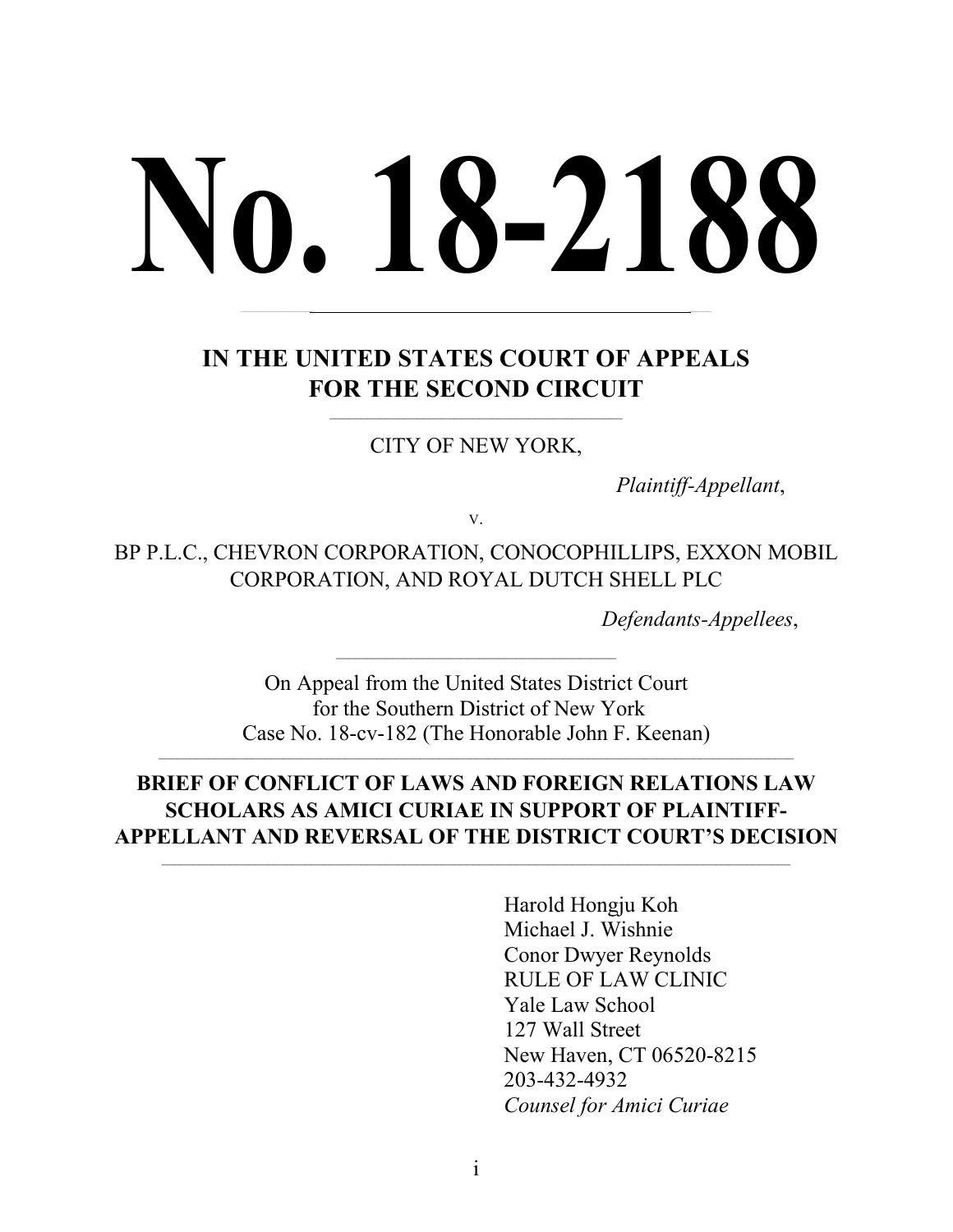# **TABLE OF CONTENTS**

| $\mathbf{I}$ . | THE DISTRICT COURT ERRED IN APPLYING THE<br>PRESUMPTION AGAINST EXTRATERRITORIALITY3         |  |
|----------------|----------------------------------------------------------------------------------------------|--|
|                | II. "JUDICIAL CAUTION" IS NOT A BASIS FOR LIMITING<br>THE GEOGRAPHIC SCOPE OF NEW YORK LAW14 |  |
|                |                                                                                              |  |
|                |                                                                                              |  |
|                |                                                                                              |  |
|                |                                                                                              |  |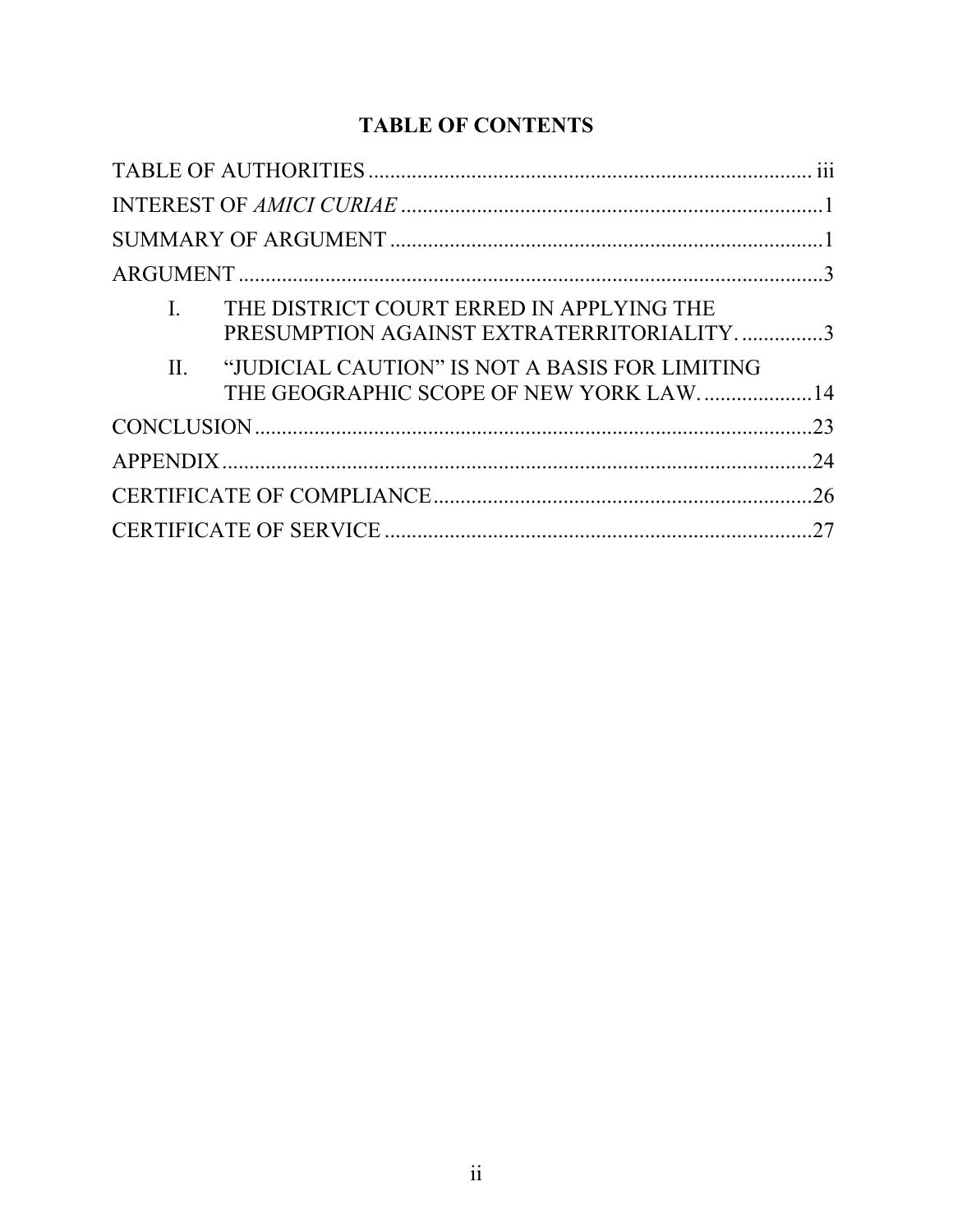# **TABLE OF AUTHORITIES**

# **CASES**

<span id="page-2-0"></span>

| Absolute Activist Value Master Fund Ltd. v. Ficeto, |  |
|-----------------------------------------------------|--|
| Am. Banana Co. v. United Fruit Co.,                 |  |
| Am. Ins. Ass'n v. Garamendi,                        |  |
| Babcock v. Johnson,                                 |  |
| Bascuñán v. Elsaca,                                 |  |
| City of New York v. BP P.L.C.,                      |  |
| Cooney v. Osgood Mach., Inc.,                       |  |
| EEOC v. Arabian American Oil Co.,                   |  |
| Elmaliach v. Bank of China Ltd.,                    |  |
| Erie R.R. Co. v. Tompkins,                          |  |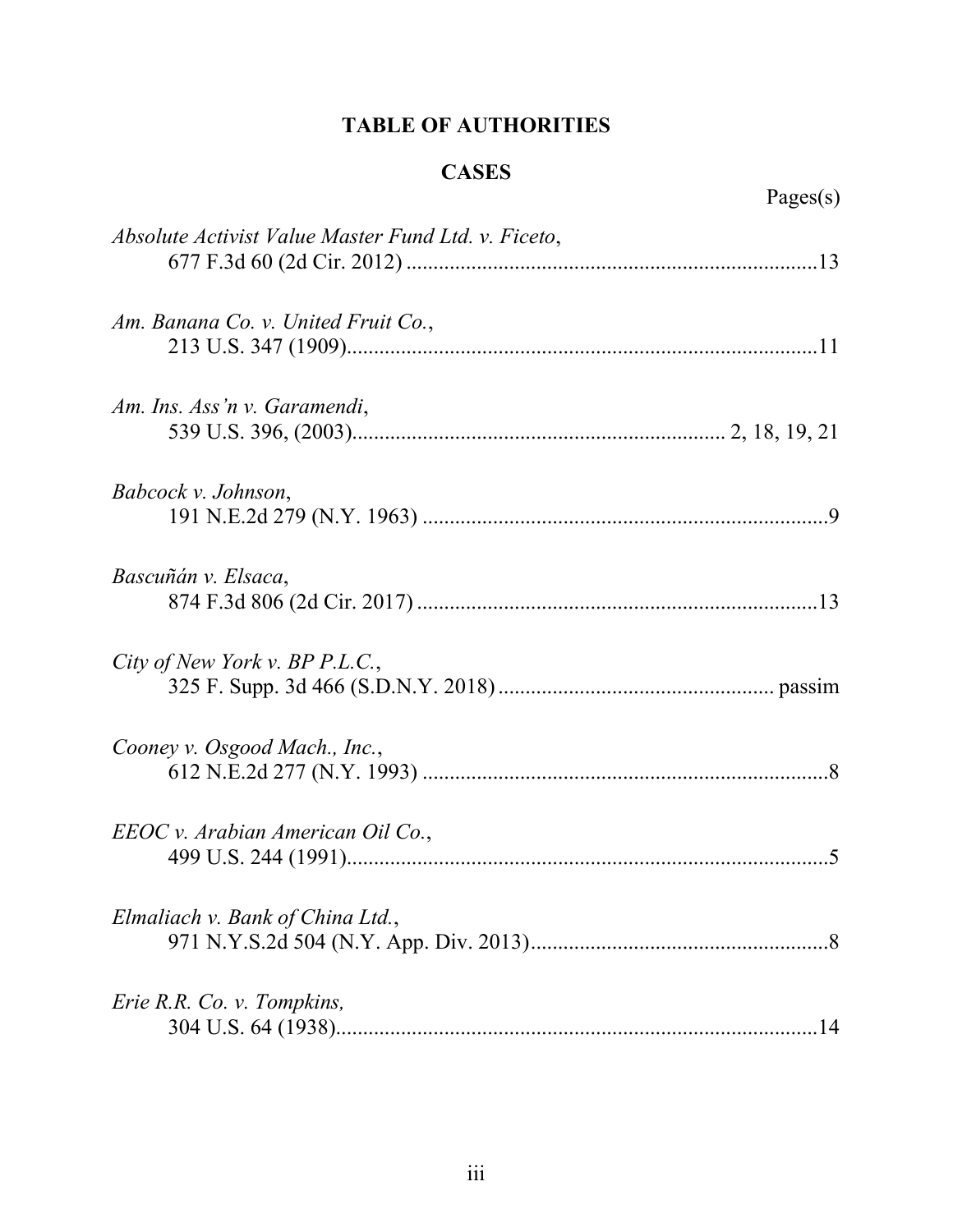| Foley Bros., Inc. v. Filardo,                                                           |
|-----------------------------------------------------------------------------------------|
| Glob. Reins. Corp.-U.S. Branch v. Equitas Ltd.,                                         |
| Harris v. Polskie Linie Lotnicze,                                                       |
| Heaney v. Purdy,                                                                        |
| Jesner v. Arab Bank, PLC,                                                               |
| Kiobel v. Royal Dutch Petroleum Co.,                                                    |
| Klaxon Co. v. Stentor Electric Mfg. Co.,                                                |
| Leibman v. Prupes,<br>No. 2:14-CV-09003-CAS (VBKx), 2015 WL 3823954 (C.D. Cal. June 18, |
| Licci v. Lebanese Canadian Bank,                                                        |
| Licci v. Lebanese Canadian Bank,                                                        |
| Medellin v. Texas,                                                                      |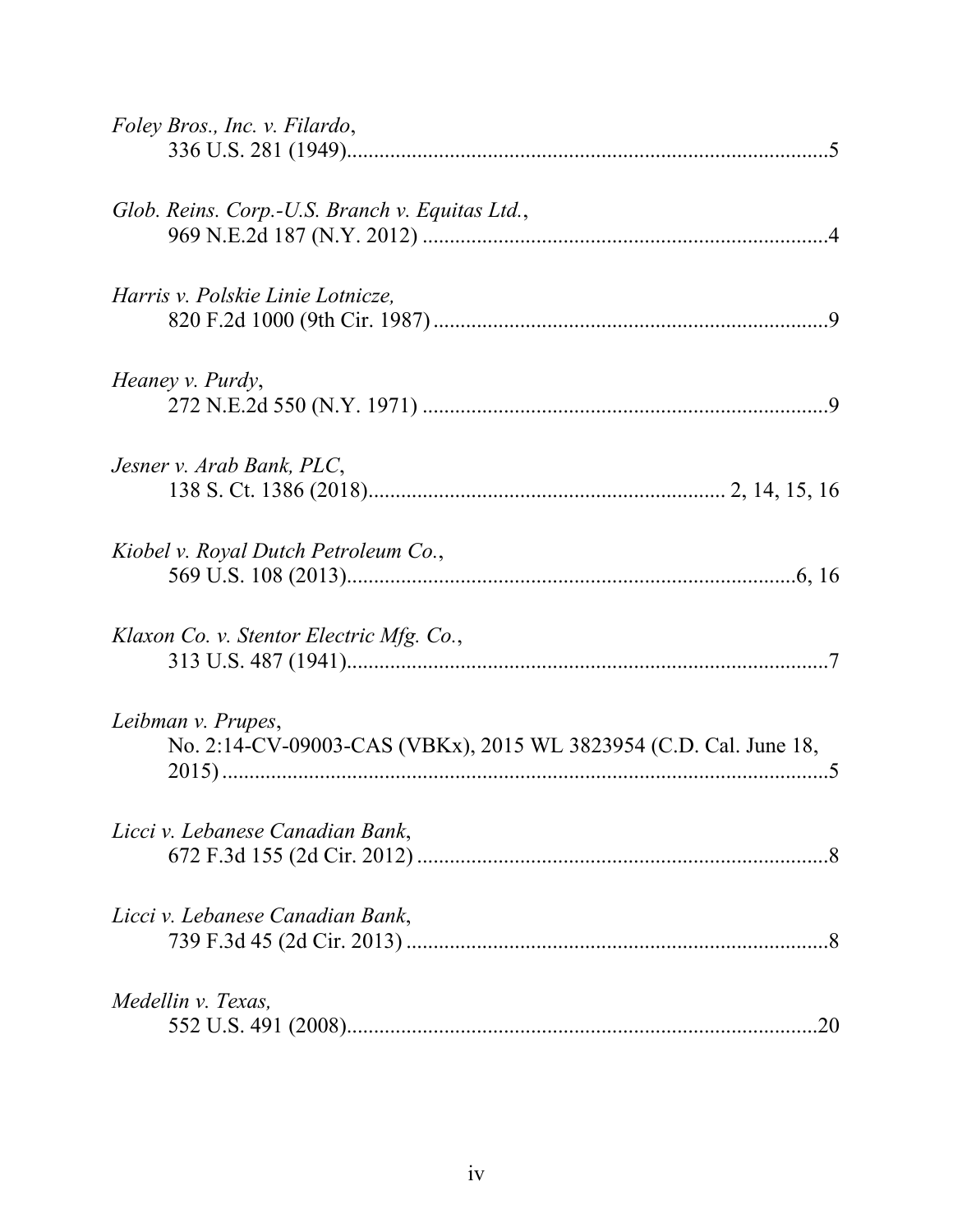| <b>OTHER AUTHORITIES</b>                                   |     |
|------------------------------------------------------------|-----|
|                                                            |     |
| <b>STATUTES</b>                                            |     |
| Zschernig v. Miller,                                       |     |
| Wabash Valley Power Ass'n v. Rural Electrification Admin., | .20 |
| Sosa v. Alvarez-Machain,                                   |     |
| Scribner v. Summers,                                       |     |
| Schultz v. Boy Scouts of Am., Inc.,                        |     |
| S. Pac. Transp. Co. v. Pub. Util. Comm'n,                  |     |
| Rogers v. Grimaldi,                                        |     |
| Pescatore v. PAN Am. World Airways, Inc.,                  |     |
| New Jersey v. New York,                                    |     |

| International Convention on the Elimination of All Forms of Racial |  |  |
|--------------------------------------------------------------------|--|--|
|                                                                    |  |  |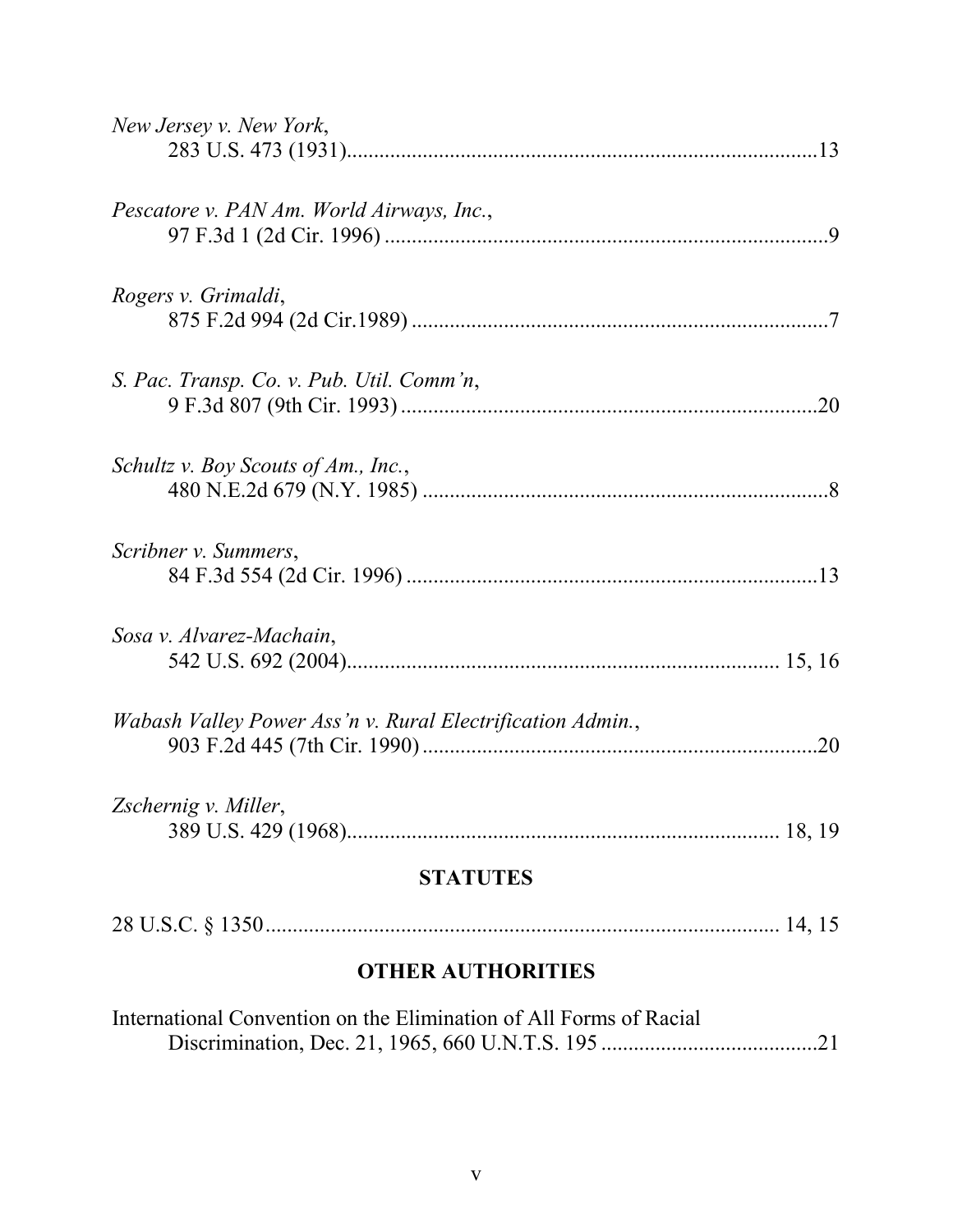| Jeffrey A. Meyer, <i>Extraterritorial Common Law: Does the Common Law</i>                                                                               |
|---------------------------------------------------------------------------------------------------------------------------------------------------------|
| Optional Protocol to the Convention on the Rights of the Child on the Sale of<br>Children, Child Prostitution and Child Pornography, May 25, 2000, 2171 |
| Regulation (EC) No. 864/2007 of 11 July 2007 of the European Parliament and<br>of the Council on the Law Applicable to Non-Contractual Obligations      |
|                                                                                                                                                         |
|                                                                                                                                                         |
| Restatement (Third) of Conflict of Laws (Am. Law Inst., Preliminary Draft No.                                                                           |
| William S. Dodge, The Presumption Against Extraterritoriality in Two Steps,                                                                             |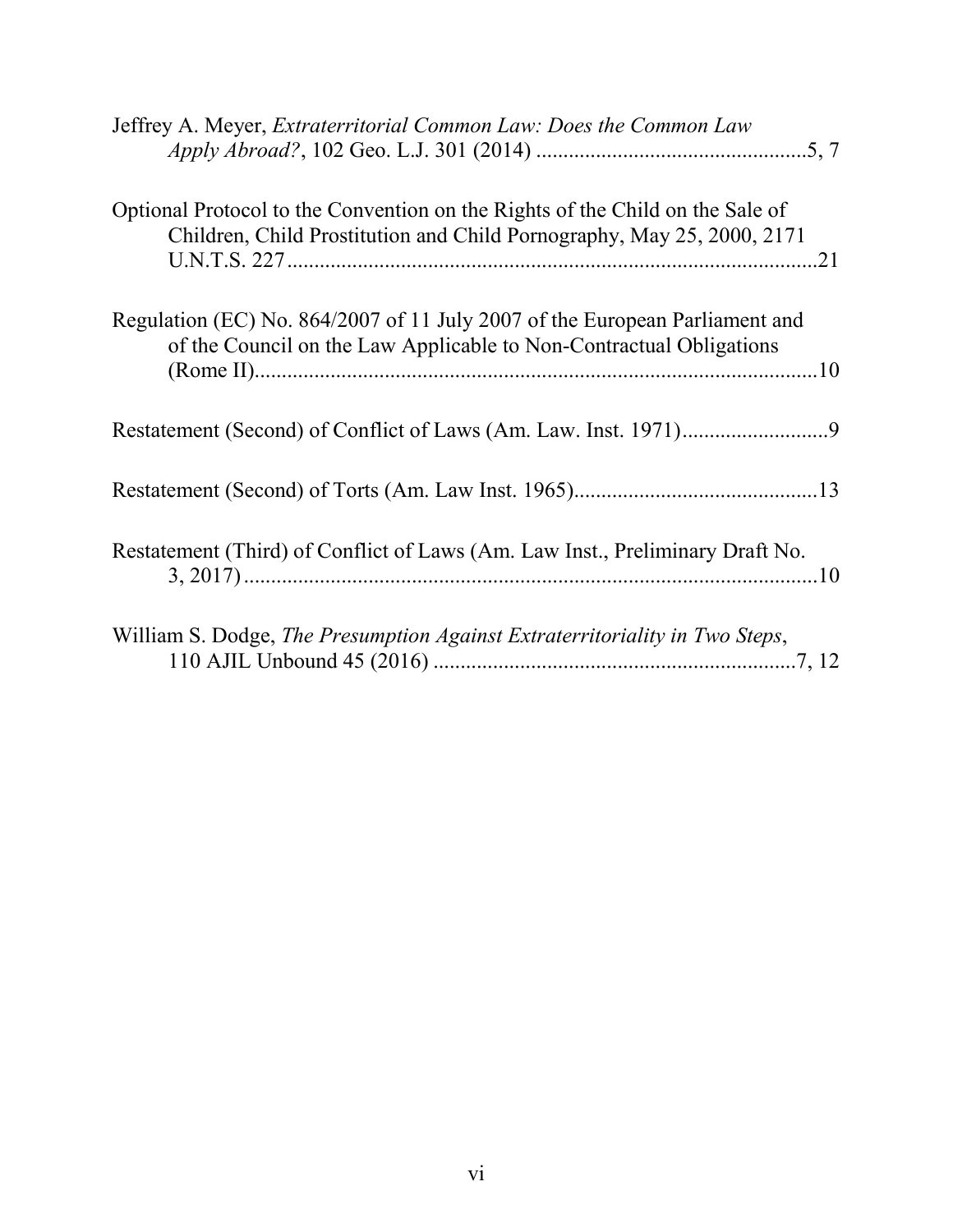#### **INTEREST OF** *AMICI CURIAE***[\\*](#page-6-2)**

<span id="page-6-0"></span>*Amici curiae* Professors Sarah H. Cleveland, Zachary D. Clopton, William S. Dodge, Harold Hongju Koh, Kermit Roosevelt III, and Christopher A. Whytock are conflict of laws and foreign relations law scholars. The appendix lists their qualifications. *Amici* submit this brief because they have an interest in the proper understanding of the presumption against extraterritoriality, the conflict of laws, and the authority of federal courts over state law causes of action.

## **SUMMARY OF ARGUMENT**

<span id="page-6-1"></span>To redress injuries stemming from Defendants' production and sale of fossil fuels, New York City brought nuisance and trespass claims against Defendants under New York common law. The district court held, *inter alia*, that the City's claims were barred by "the presumption against extraterritoriality" and "the need for judicial caution in the face of 'serious foreign policy consequences.'" *City of* 

l

<span id="page-6-2"></span> $*$  Pursuant to Federal Rule of Appellate Procedure 29(a)(4)(E) and Local Rule 29.1(b), counsel for *amici* certify that no party's counsel authored the brief in whole or in part and that no one other than *amici* and their counsel contributed money that was intended to fund the preparation or submission of this brief. The Defendants-Appellees did not object to the filing of this brief and the Plaintiff-Appellant has provided blanket consent.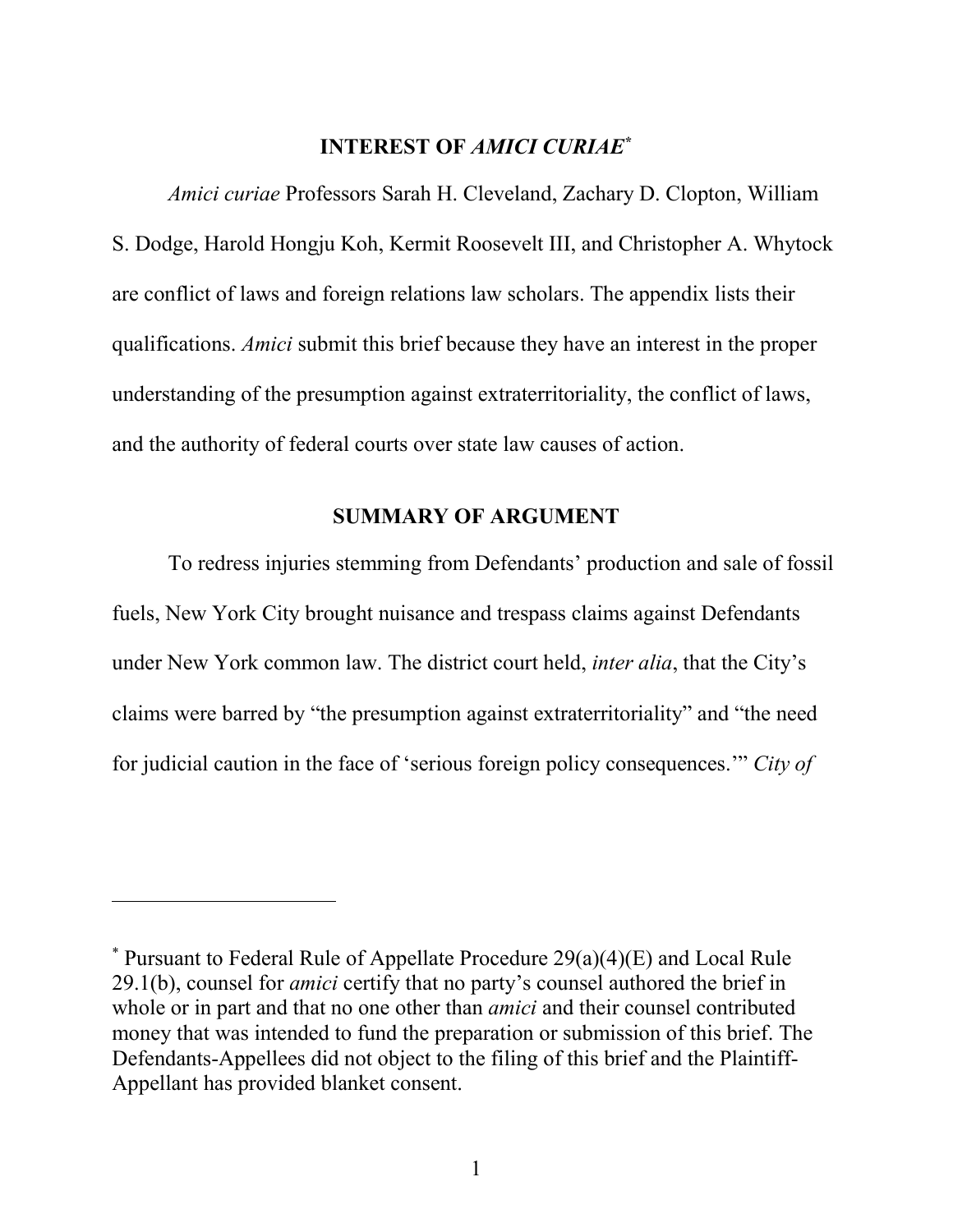*New York v. BP P.L.C.*, 325 F. Supp. 3d 466, 475 (S.D.N.Y. 2018) (quoting *Jesner v. Arab Bank, PLC*, 138 S. Ct. 1386, 1407 (2018)).

These holdings are erroneous. First, the presumption against extraterritoriality does not apply to common law claims. The presumption is a canon of statutory interpretation aimed at ascertaining legislative intent. As such, it does not apply to judge-made common law, which is instead governed by conflictof-laws rules that in this case point to the application of New York law. Even if the federal presumption against extraterritoriality applied, that presumption would not bar the application of domestic law here.

Likewise, the notion of "judicial caution" invoked by the district court provides no basis for limiting the geographic scope of New York law. This concept arose in the Supreme Court's recent Alien Tort Statute jurisprudence, which is inapplicable to this case. This is because the City's suit concerns domestic torts and involves neither the requisite foreign policy stakes nor a request for judicial creation or expansion of a federal cause of action. Federal courts have no authority to modify or limit causes of action already in existence under state law in the name of "judicial caution."

Further, foreign affairs preemption does not apply in this case. Common law tort causes of action fall within an area of "traditional state responsibility" under *American Insurance Ass'n v. Garamendi*, 539 U.S. 396 (2003), and may be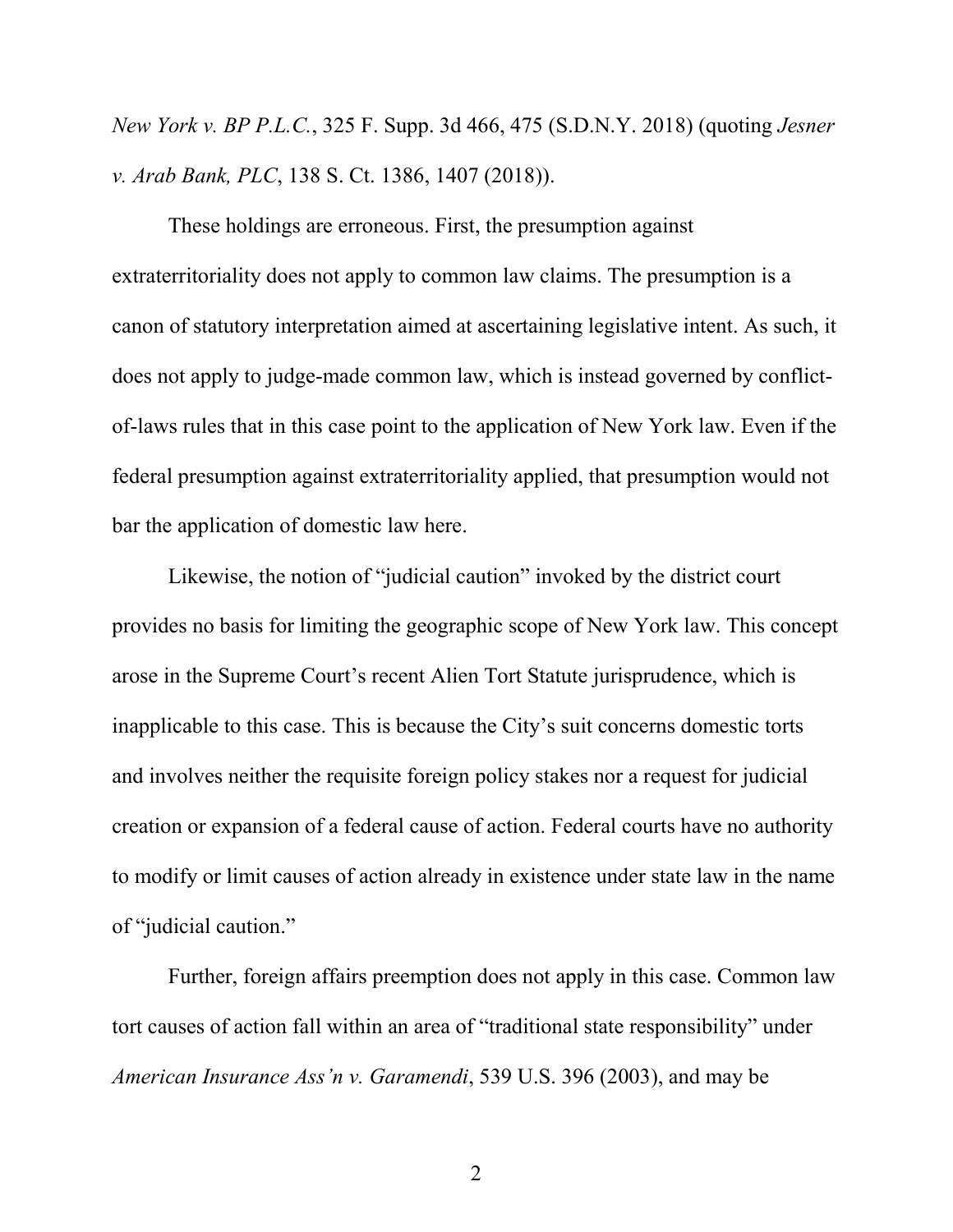preempted only by federal law that has been adopted by the political branches of the federal government. Here, there is no state interference with any affirmative federal act. Standardless efforts by federal courts to narrow state common law torts, absent any guidance from the political branches, are the opposite of "judicial caution."

#### **ARGUMENT**

# <span id="page-8-1"></span><span id="page-8-0"></span>**I. The District Court Erred in Applying the Presumption Against Extraterritoriality.**

The City pleaded its claims under New York common law, not federal common law. But even if the district court were correct that the City's claims are governed by federal common law, 325 F. Supp. 3d at 471, the court erred in concluding that "the City's claims are barred by the presumption against extraterritoriality," *id.* at 475.

First, the presumption against extraterritoriality does not apply to common law claims. The presumption is a means of ascertaining the legislative intent underlying a statute. The framework that the Supreme Court has articulated for the federal presumption asks whether the statute gives a clear indication that it applies extraterritorially, a question that makes no sense when asked with respect to the common law. In a tort case, the applicable law is determined not under a presumption against extraterritoriality, but rather by applying conflict-of-law rules.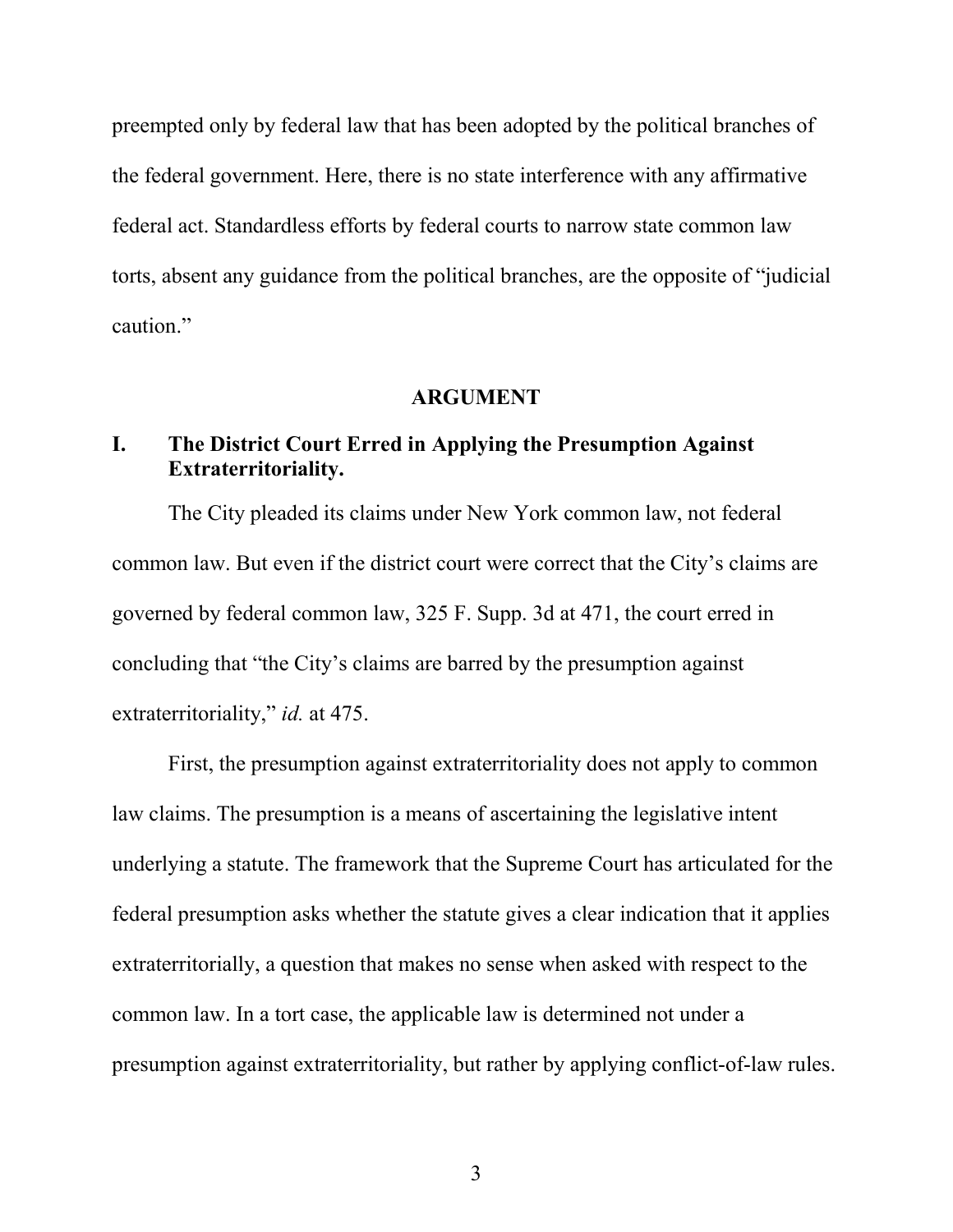Second, under both New York and federal conflicts rules, the law applicable to property torts is the law of the place where the injury occurred. New York law applies in this case because the injury occurred in that state.

Third, even if the federal presumption against extraterritoriality applied, the district court erred in concluding that this case involves the extraterritorial application of law. As the Supreme Court recently explained in *Morrison v. National Austl. Bank Ltd.*, 561 U.S. 247, 266 (2010), whether the application of a law is domestic or extraterritorial turns on whether the "focus" of the law at issue is located in the United States or abroad. Here, the focus of nuisance and trespass law is on preventing injury to local New York property. Under *Morrison*, applying the law of the place of injury is properly considered domestic, not extraterritorial.

## **A. The Presumption Against Extraterritoriality Does Not Apply to Common Law Claims.**

Regardless of whether New York or federal law applies, the presumption against extraterritoriality does not limit the scope of common law claims.<sup>[1](#page-9-0)</sup> The

l

<span id="page-9-0"></span><sup>&</sup>lt;sup>1</sup> New York has its own presumption against extraterritoriality, which applies only to New York statutes. *See Glob. Reins. Corp.-U.S. Branch v. Equitas Ltd.*, 969 N.E.2d 187, 195 (N.Y. 2012) ("The established presumption is, of course, against the extraterritorial operation of New York law . . . ."). "Subject to constraints imposed by federal law, the geographic scope of State statutes is a question of State law." Restatement (Fourth) of the Foreign Relations Law of the United States § 404 reporters' note 5 (Am. Law Inst. 2018). New York has never applied its state presumption against extraterritoriality to common law claims.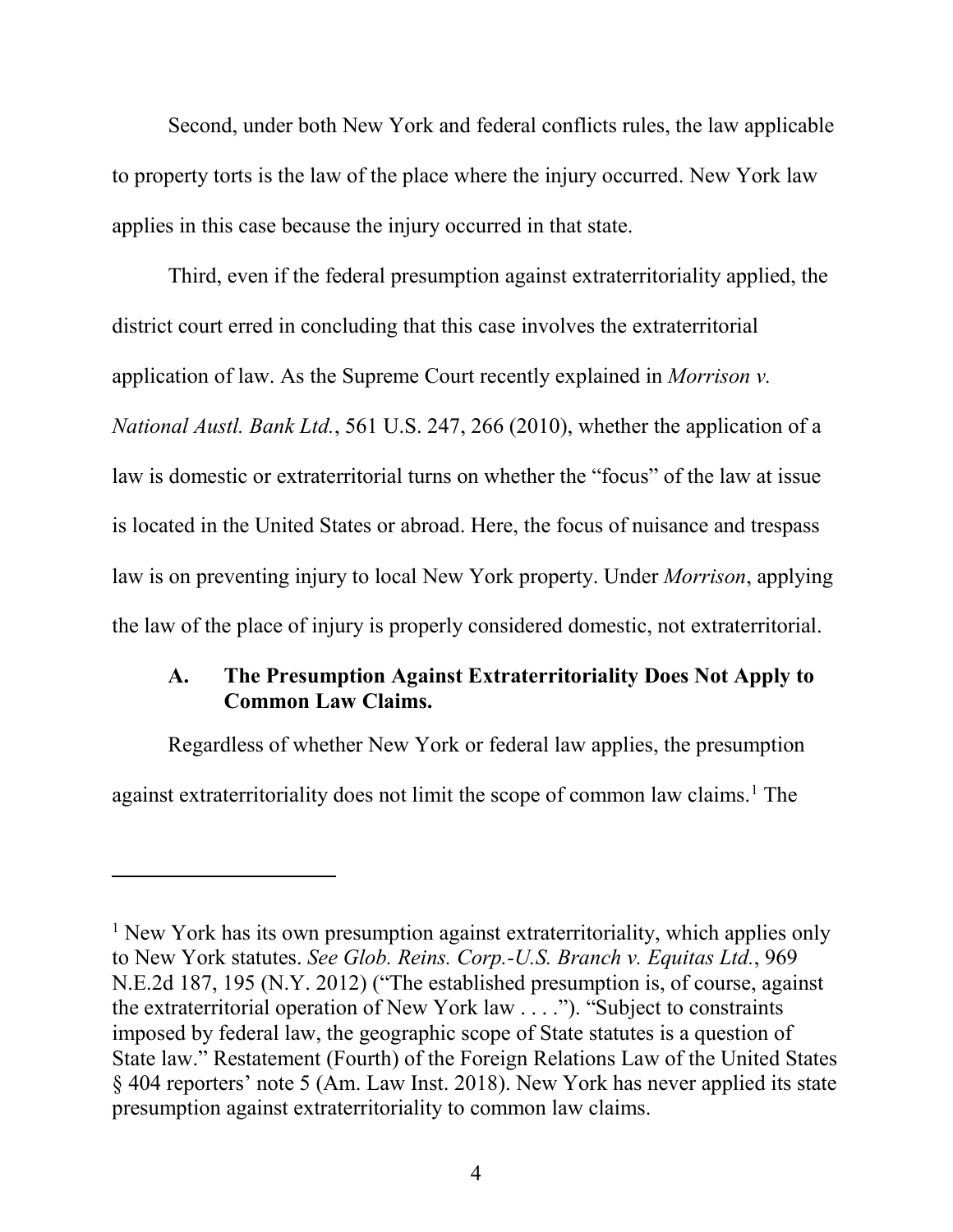presumption against extraterritoriality is a presumption about legislative intent. *See EEOC v. Arabian Am. Oil Co.*, 499 U.S. 244, 248 (1991) ("This 'canon of construction . . . is a valid approach whereby unexpressed congressional intent may be ascertained.'" (quoting *Foley Bros., Inc. v. Filardo*, 336 U.S. 281, 285 (1949))); *see also Morrison v. Nat'l Austl. Bank Ltd.*, 561 U.S. at 255 (noting that this canon is a "presumption about a statute's meaning" which "rests on the perception that Congress ordinarily legislates with respect to domestic, not foreign matters"). Because judges make the common law, there is no legislative intent to ascertain. Accordingly, courts have rejected arguments that the presumption should be applied to common law claims in those few cases where the argument has been raised. *See, e.g.*, *Leibman v. Prupes*, No. 2:14-CV-09003-CAS (VBK), 2015 WL 3823954, at \*6 (C.D. Cal. June 18, 2015) (holding that "the presumption is limited to statutes by its terms" and does not apply to common law claims); *see also* Jeffrey A. Meyer, *Extraterritorial Common Law: Does the Common Law Apply Abroad?*, 102 Geo. L.J. 301, 304 (2014) ("Because the presumption against extraterritoriality is wholly a creature of statutory interpretation, the presumption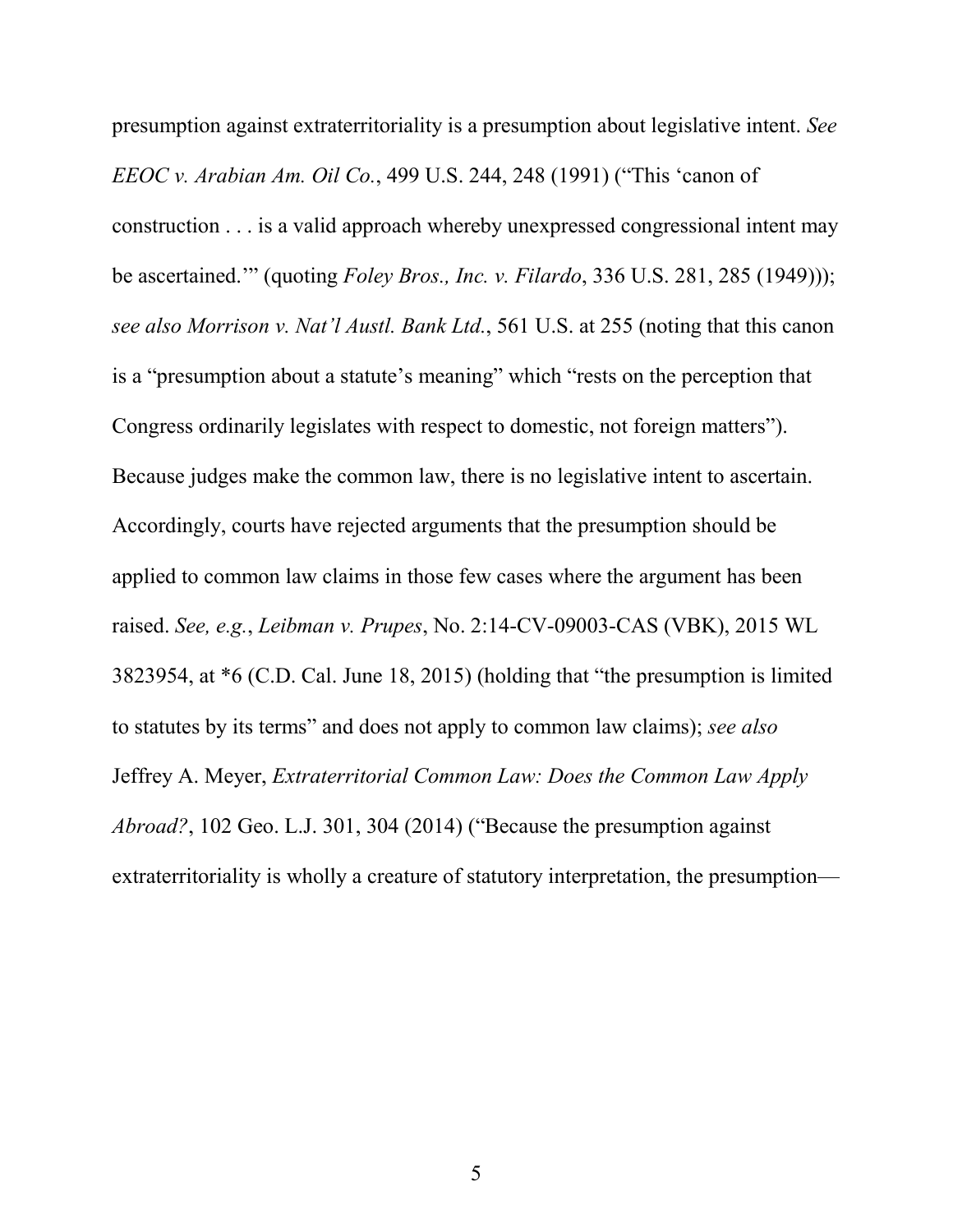like any other rule of statutory interpretation—has no application to the common law."). [2](#page-11-0)

The Supreme Court has articulated a "two-step framework" for the federal presumption against extraterritoriality. *RJR Nabisco Inc. v. European Cmty.*, 136 S. Ct. 2090, 2101 (2016). At the first step, a court asks "whether *the statute* gives a clear, affirmative indication that it applies extraterritorially." *Id.* (emphasis added). "If the statute is not extraterritorial, then at the second step [a court] determine[s] whether the case involves a domestic application of the statute . . . by looking to the statute's focus." *Id.* (quotation marks omitted); *see also* Restatement (Fourth) of the Foreign Relations Law of the United States § 404 (Am. Law. Inst. 2018) (restating the presumption against extraterritoriality); William S. Dodge, *The Presumption Against Extraterritoriality in Two Steps*, 110 AJIL Unbound 45

 $\overline{\phantom{a}}$ 

<span id="page-11-0"></span><sup>2</sup> In *Kiobel v. Royal Dutch Petroleum Co.*, 569 U.S. 108 (2013), the Supreme Court applied the presumption against extraterritoriality to a federal common law cause of action created by a federal statute, the ATS. The Court looked to the "text, history, and purposes" of that statute, *id.* at 117, to determine Congress' intent with respect to the federal common law causes of action for "'torts' in violation of the law of nations," *id.* at 124. But similar statutory interpretation is not possible when examining the common law of torts, regardless of whether that law is New York or federal common law.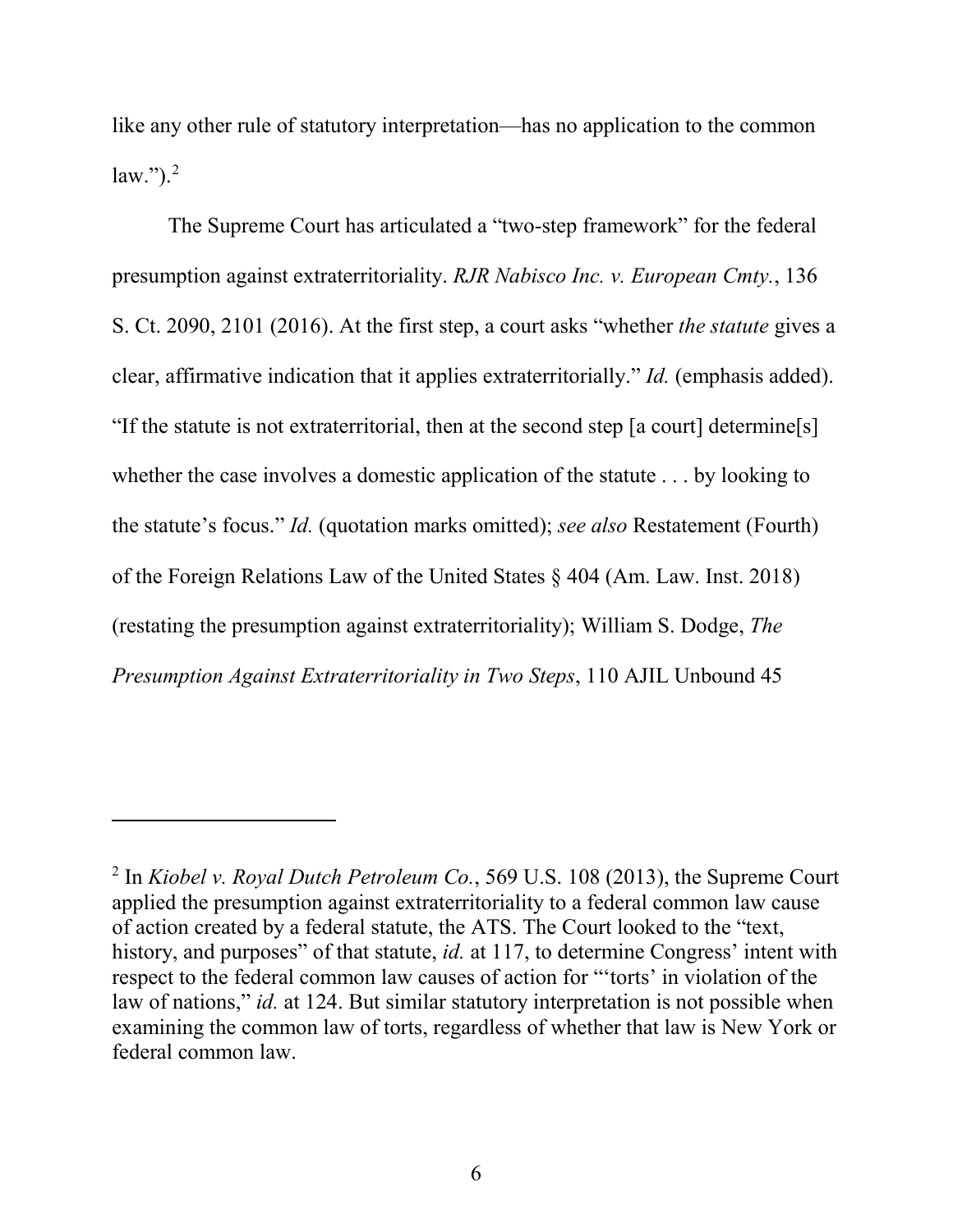(2016) (explaining the two-step framework). The first step of the framework simply makes no sense when there is no statute for a court to interpret.<sup>[3](#page-12-0)</sup>

When claims arise under common law, the appropriate mode of analysis is not statutory interpretation, but rather application of conflict-of-laws principles to the torts at issue. *See* Meyer, *supra*, at 304 ("Rather than being subject to a statutory presumption, the geographical range of state common law is subject to limit only by background principles of choice of law."). New York courts have consistently applied conflict-of-laws rules to common law claims.

# **B. Both New York and Federal Conflicts Rules Point to the Application of U.S. Domestic Law.**

Federal courts sitting in diversity are bound to apply the conflicts rules of the state in which they sit. *Klaxon Co. v. Stentor Elec. Mfg. Co.*, 313 U.S. 487, 496 (1941); *see also Rogers v. Grimaldi*, 875 F.2d 994, 1002 (2d Cir. 1989) ("A federal court sitting in diversity or adjudicating state law claims that are pendent to a federal claim must apply the choice of law rules of the forum state.").

l

<span id="page-12-0"></span><sup>3</sup> Even if the federal presumption against extraterritoriality were applicable, *amici* note that, under the second step of the Supreme Court's analysis, the application of U.S. law would be considered domestic rather than extraterritorial because the focus of the law is on injury to local property, which occurred in New York. *See infra* Section I.C.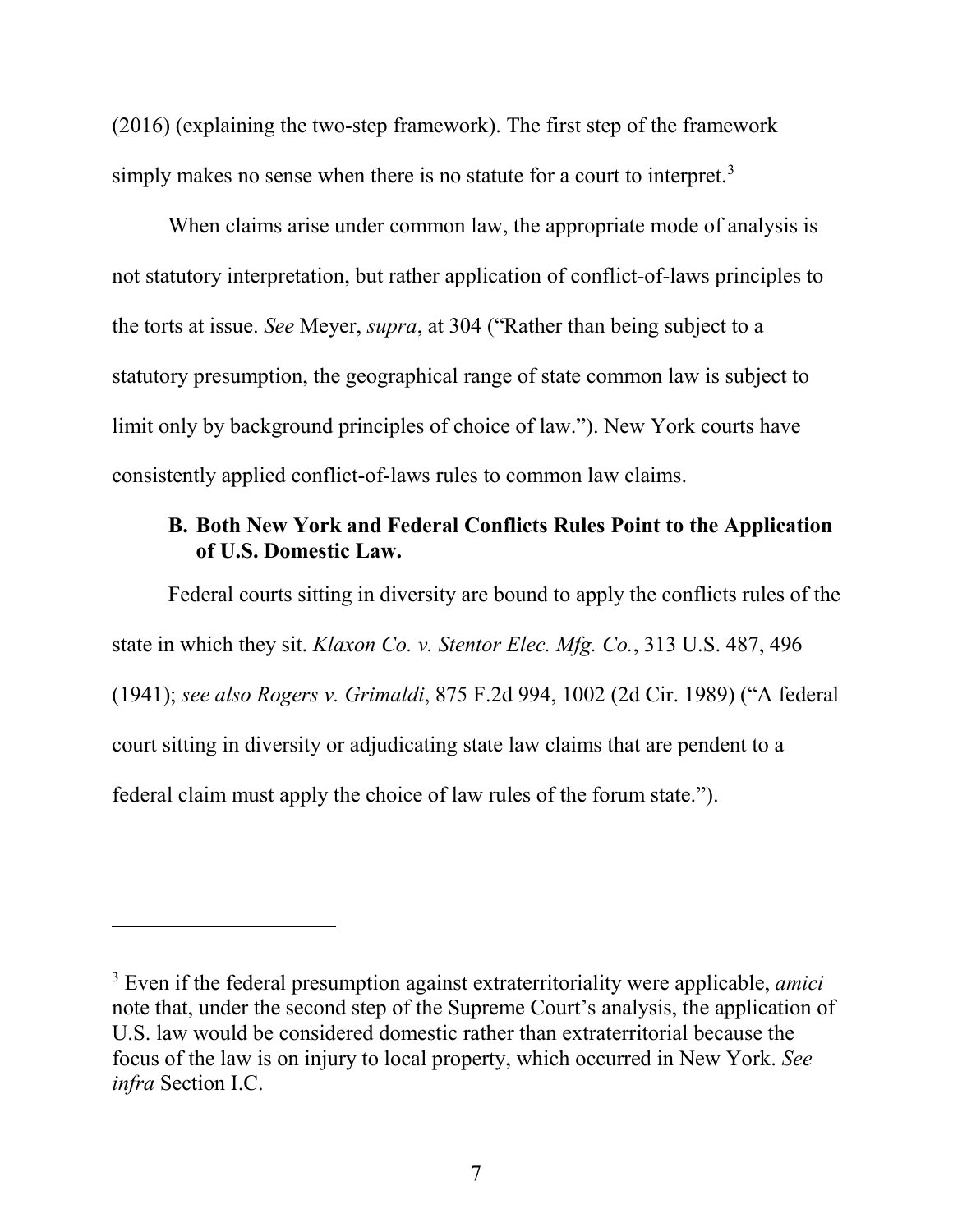In tort cases, the New York Court of Appeals has adopted "interest analysis," which applies "the law of the jurisdiction having the greatest interest in resolving the particular issue." *Cooney v. Osgood Mach., Inc.*, 612 N.E.2d 277, 280 (N.Y. 1993). For rules that regulate primary conduct, this jurisdiction is generally the place of the wrong, which is "determined by where the plaintiffs' injuries occurred." *Schultz v. Boy Scouts of Am., Inc.*, 480 N.E.2d 679, 681 (N.Y. 1985). [4](#page-13-0) In *Licci v. Lebanese Canadian Bank*, 672 F.3d 155, 158 (2d Cir. 2012) (per curiam), this Court concluded that New York as the place of conduct had the greatest interest in litigation involving wire transfers that allegedly facilitated terrorist attacks in Israel. *But see Elmaliach v. Bank of China Ltd.*, 971 N.Y.S.2d 504, 516 (N.Y. App. Div. 2013) (holding under New York conflicts rules that the law of the place of injury should be applied). But *Licci* did not involve torts to local New York property, and on petition for rehearing, this Court emphasized the fact-specific character of its holding. *See Licci*, 739 F.3d at 51 (noting that facts in *Elmaliach* "differ starkly"). In cases involving torts to property, the New York

l

<span id="page-13-0"></span><sup>4</sup> *Schultz* specifically considered how to apply this principle when "the defendant's negligent conduct occurs in one jurisdiction and the plaintiff's injuries are suffered in another." 480 N.E.2d at 681. On the ground that "the place of the wrong is considered to be the place where the last event necessary to make the actor liable occurred," the court interpreted "the last event" as the event of the plaintiffs' injuries. *Id.*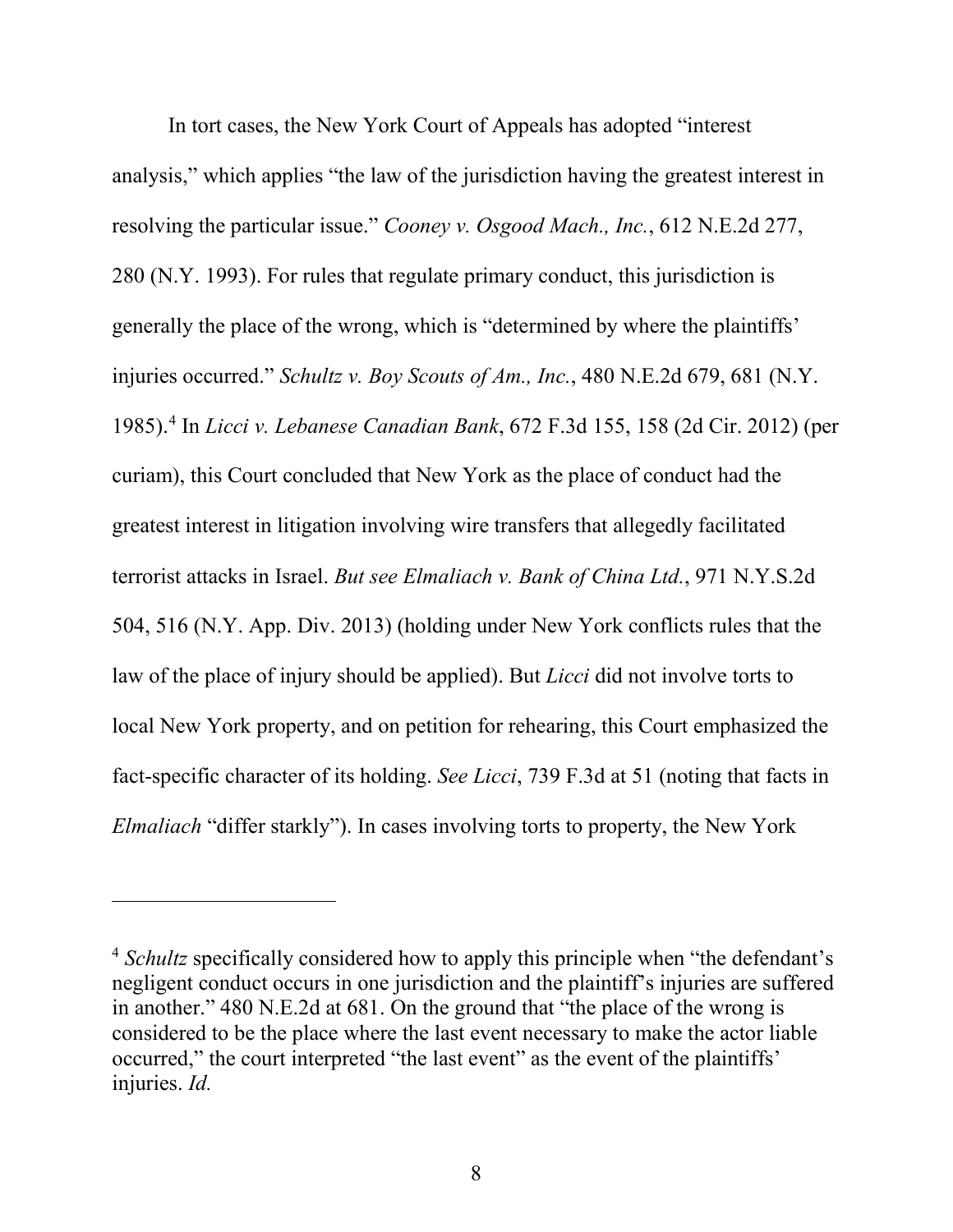Court of Appeals has held that the law of the place where the property is located must be applied, deeming it "almost unthinkable to seek the applicable rule in the law of some other place." *Heaney v. Purdy*, 272 N.E.2d 550, 551 (N.Y. 1971) (quoting *Babcock v. Johnson*, 191 N.E.2d 279, 284 (N.Y. 1963)).

Even if this Court were to decide that federal common law governs the City's claims and were to apply federal conflicts rules to determine the applicable law, the law of the place of injury should still govern. This Court has looked to the Restatement (Second) of Conflict of Laws (Am. Law. Inst. 1971) to determine federal conflicts rules. *See, e.g.*, *Pescatore v. Pan Am. World Airways, Inc.*, 97 F.3d 1, 12 (2d Cir. 1996). Under the Restatement (Second) of Conflicts, the general rule with respect to actions involving injury to property—such as nuisance and trespass—is that "the local law of the state where the injury occurred determines the rights and liabilities of the parties unless, with respect to the particular issue, some other state has a more significant relationship." Restatement (Second) of Conflict of Laws § 147 (Am. Law. Inst. 1971); *see also Harris v. Polskie Linie Lotnicze,* 820 F.2d 1000, 1003-04 (9th Cir. 1987) (noting that the Restatement "creates a presumption that the law of the place where the injury occurred applies"). The draft Restatement (Third) of Conflict of Laws generally takes the same position, stating that the "law of the state where real property is located governs" claims for private nuisance and trespass. Restatement (Third) of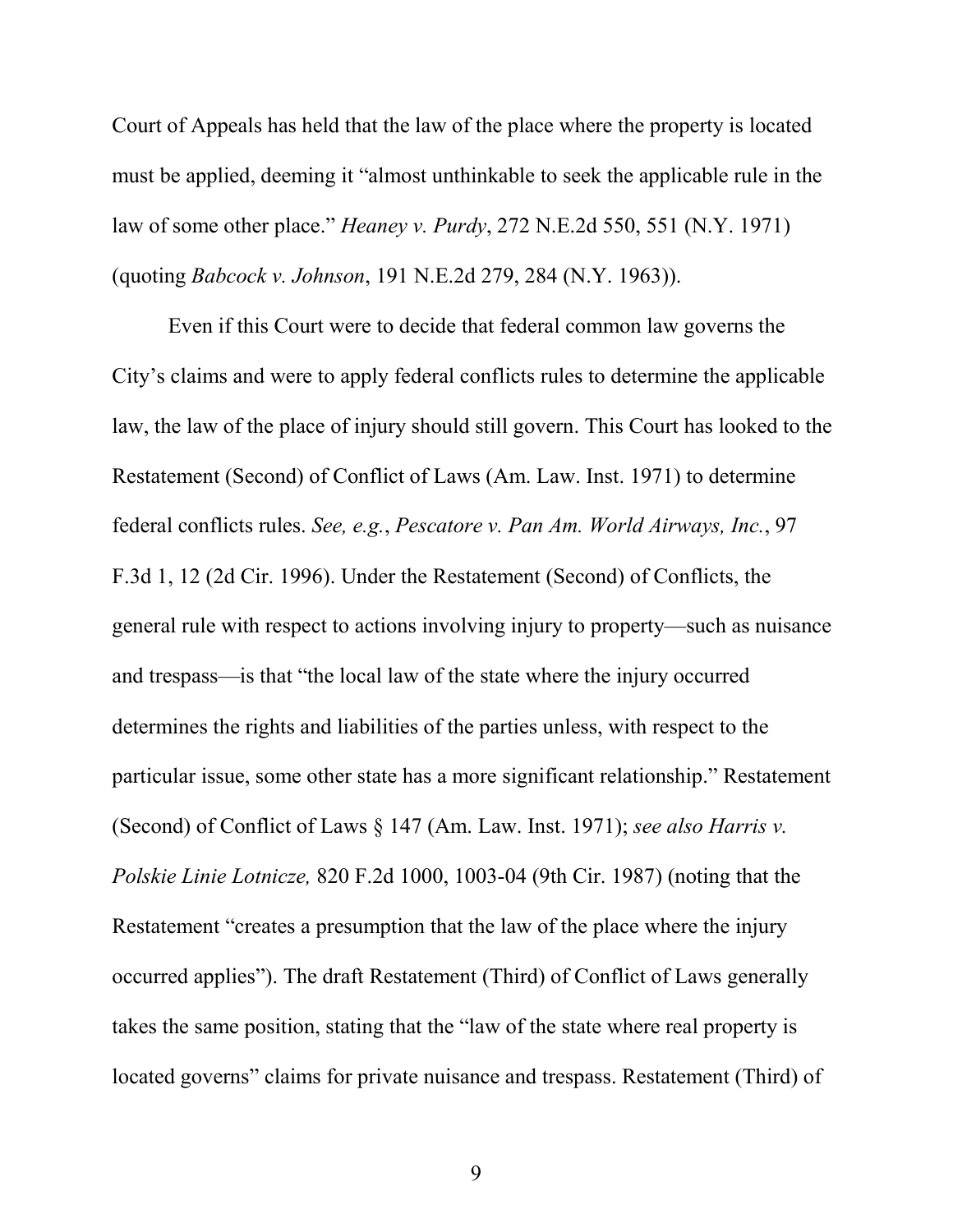Conflict of Laws § 7.07 (Am. Law Inst., Preliminary Draft No. 3, 2017); *see also id.*, reporters' notes 1 & 2 (citing case authority with respect to private nuisance and trespass). $5$ 

# **C. Even if the Presumption Against Extraterritoriality Applies, This Is Not an Extraterritorial Case Because the Effects of Defendants' Activities Are Felt in New York.**

Even, assuming *arguendo* that the presumption against extraterritoriality did apply to the common law claims at issue here, that presumption would not bar application of New York or federal law. The district court erred by considering the application of domestic law in this case to be extraterritorial, when the Supreme Court has clarified that applying U.S. law to domestic injuries constitutes *domestic*, not extraterritorial, application of the law.

 $\overline{\phantom{a}}$ 

<span id="page-15-0"></span><sup>&</sup>lt;sup>5</sup> The principle of applying the law of the place of injury to tort claims is not limited to the United States. In the courts of EU member states, the Rome II Regulation provides that "the law applicable to a non-contractual obligation arising out of a tort/delict shall be the law of the *country in which the damage occurs* irrespective of the country in which the event giving rise to the damage occurred." Regulation (EC) No. 864/2007 of 11 July 2007 of the European Parliament and of the Council on the Law Applicable to Non-Contractual Obligations (Rome II), art. 4(1), 2007 O.J. (L 199) 40, 44 (emphasis added); *see also id.* art. 7, at 45 ("The law applicable to a non-contractual obligation arising out of environmental damage or damage sustained by persons or property as a result of such damage shall be the law determined pursuant to Article 4(1), unless the person seeking compensation for damage chooses to base his or her claim on the law of the country in which the event giving rise to the damage occurred.").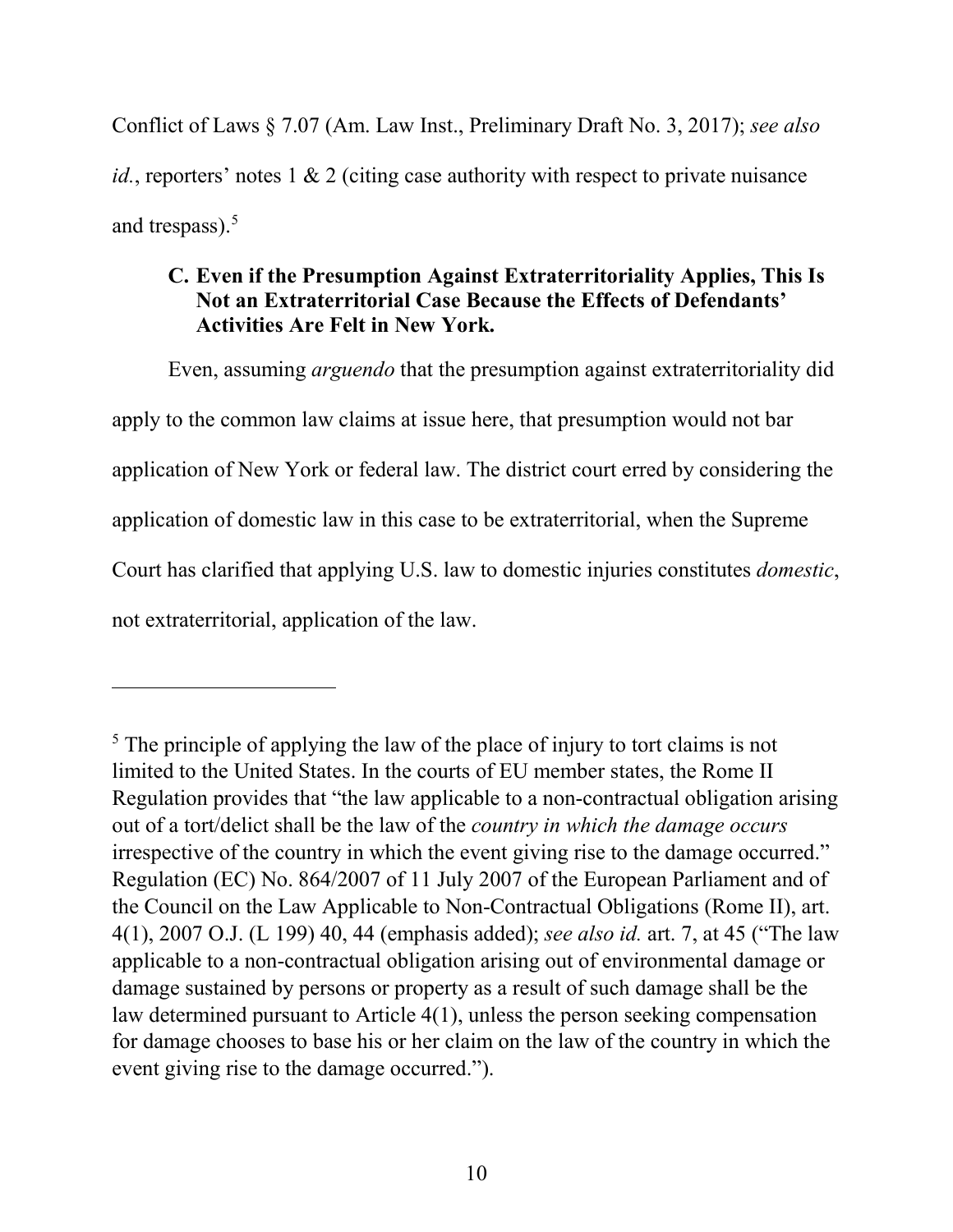In an earlier day, the U.S. Supreme Court defined extraterritoriality in terms of where the conduct was located. *See Am. Banana Co. v. United Fruit Co.*, 213 U.S. 347, 356 (1909) ("[T]he character of an act as lawful or unlawful must be determined wholly by the law of the country where the act is done."). But in *Morrison v. National Austl. Bank,* 561 U.S. 247 (2010), the Court decoupled the question of extraterritoriality from the location of the conduct, holding instead that courts must determine whether application of a federal statute would be extraterritorial by examining "the *focus* of congressional concern." *Id.* at 266 (emphasis added) (quotation marks omitted). In *Morrison*, the Court concluded that because the focus of Section 10(b) of the Securities Exchange Act was on the purchase and sale of securities, application of that provision to foreign purchases should be considered extraterritorial, despite the fact that fraudulent conduct occurred in the United States. *See id.* ("[W]e think that the focus of the Exchange Act is not upon the place where the deception originated but upon purchases and sales of securities in the United States.").

The Supreme Court reaffirmed this approach to extraterritoriality in *RJR Nabisco Inc. v. European Community*, 136 S. Ct. 2090 (2016). If a statute does not speak clearly to its geographic scope, the Court said, a court must "determine whether the case involves a domestic application of the statute . . . by looking to the statute's focus." *Id.* at 2101. In *RJR*, the Court concluded that the focus of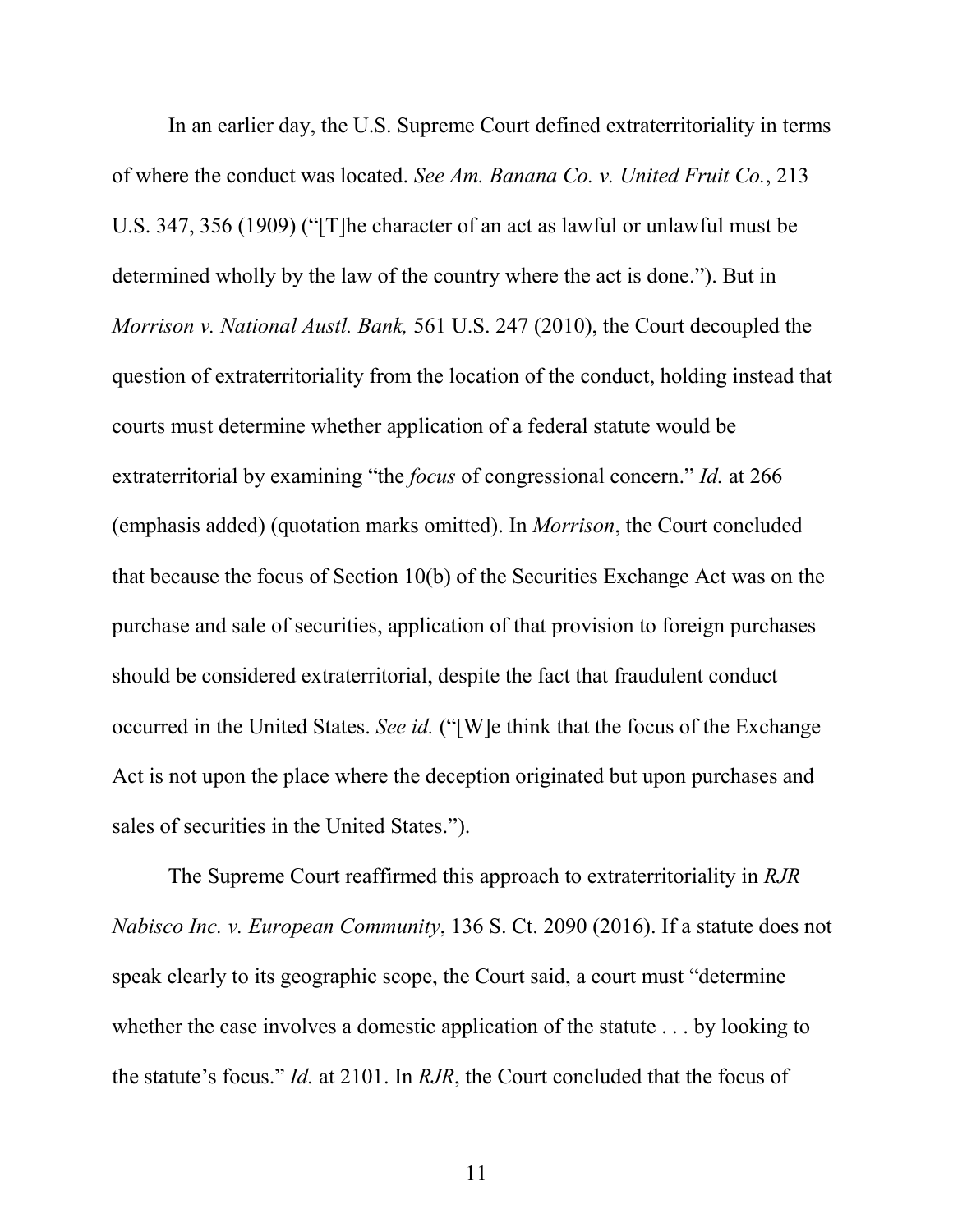RICO's private right of action was injury to business and property, and that the plaintiffs' claims must therefore be dismissed because they had not alleged any *injury* in the United States, even though the defendants engaged in *conduct* in the United States. *See id.* at 2111. Summarizing the Court's approach in *Morrison* and *RJR*, the Restatement (Fourth) of Foreign Relations Law says:

If the presumption against extraterritoriality has not been rebutted, a court will determine if application of the provision would be domestic or extraterritorial by looking to the focus of the provision, for example, on conduct, transactions, or injuries. If whatever is the focus of the provision occurred in the United States, then application of the provision is considered domestic and is permitted.

Restatement (Fourth) of the Foreign Relations Law of the United States § 404 cmt.

c (Am. Law Inst.  $2018$ ).<sup>6</sup>

l

<span id="page-17-0"></span><sup>6</sup> A separate and additional requirement of conduct in the United States would be inconsistent with both the decisions of the Supreme Court and with the law of this Circuit. Dictum in *RJR* suggests that some conduct related to the focus of a provision must occur in the United States for the application of the provision to be considered domestic at step two of the presumption. *See RJR*, 136 S. Ct. at 2101 ("If the conduct relevant to the statute's focus occurred in the United States, then the case involves a permissible domestic application even if other conduct occurred abroad . . . ."). But in applying the focus analysis to RICO's private right of action, the *RJR* Court imposed no requirement that there be any conduct in the United States. Instead, the Court phrased its test solely in terms of the location of the RICO *injury*. *See id.* at 2111 ("Section 1964(c) requires a civil RICO plaintiff to allege and prove a domestic injury to business or property and does not allow recovery for foreign injuries."); *see also* Dodge, *supra*, at 49-50 (discussing the question). This Court has subsequently applied *RJR*'s domestic-injury test without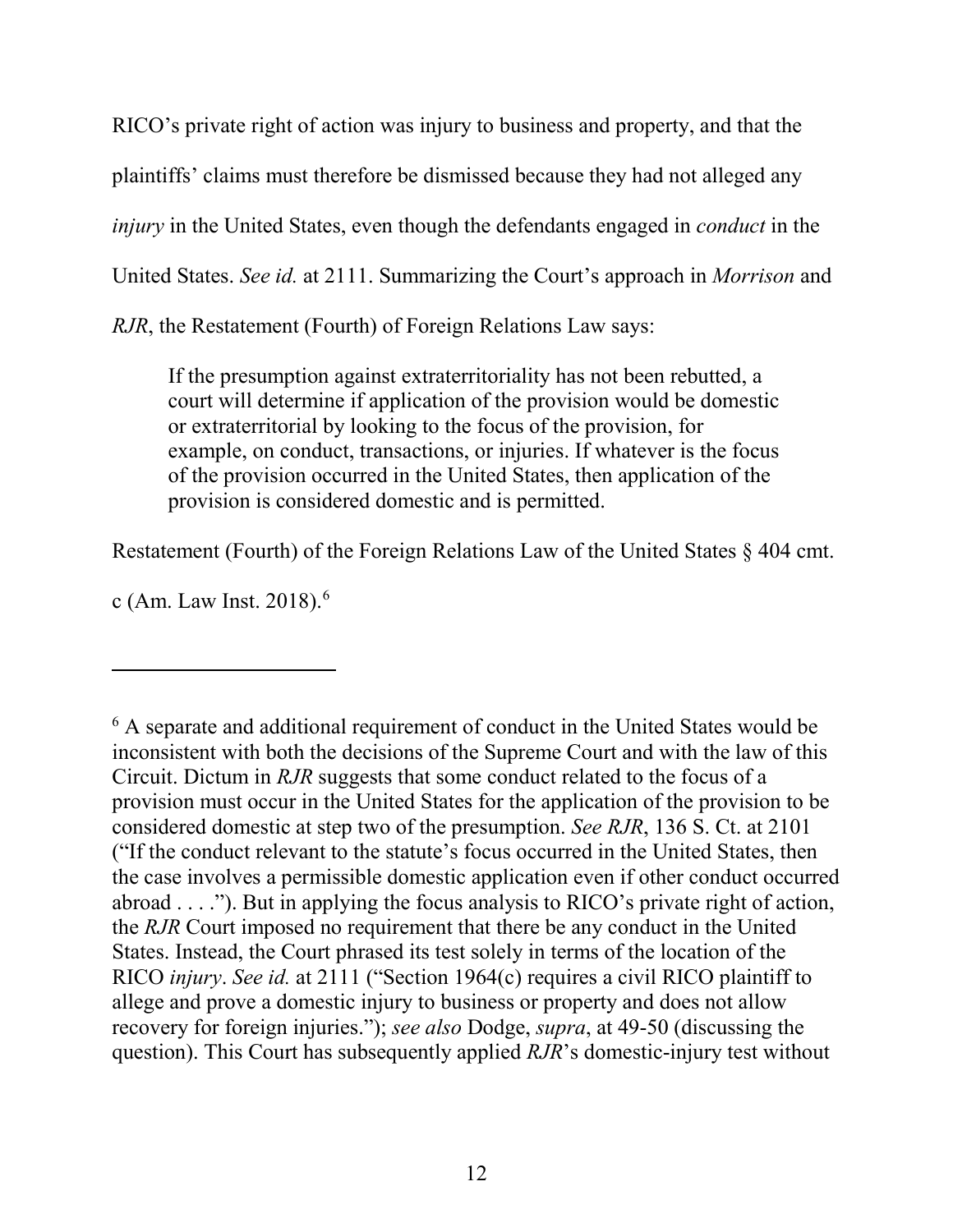Under either New York or federal common law, the focus of nuisance and trespass claims is the place where the injury to property occurs. *See Scribner v. Summers*, 84 F.3d 554, 557 (2d Cir. 1996) ("Under New York law, trespass is the intentional invasion of another's property."); Restatement (Second) of Torts § 821B (Am. Law Inst. 1965) ("A public nuisance is an unreasonable interference with a right common to the general public."); *id.* § 821D ("A private nuisance is a nontrespassory invasion of another's interest in the private use and enjoyment of land."); *see also New Jersey v. New York*, 283 U.S. 473, 482 (1931) ("The situs of the acts creating the nuisance, whether within or without the United States, is of no importance."). Thus, under the Supreme Court's current approach to these questions, a court's application of U.S. law to claims of nuisance and trespass would be considered territorial, not extraterritorial, even if some or all of Defendants' conduct that caused that injury occurred outside of New York.

 $\overline{\phantom{a}}$ 

reference to whether conduct occurred in the United States. *See Bascuñán v. Elsaca*, 874 F.3d 806, 824 (2d Cir. 2017) (concluding that "the location of the property" is "the dispositive factor"). In securities fraud cases, this Court has also rejected the argument that conduct in the United States is required for the application of Section 10(b) to be considered domestic under *Morrison*'s transactional test. *See Absolute Activist Value Master Fund Ltd. v. Ficeto*, 677 F.3d 60, 69 (2d Cir. 2012) ("[T]he transactional test announced in *Morrison* does not require that each defendant alleged to be involved in a fraudulent scheme engage in conduct in the United States.").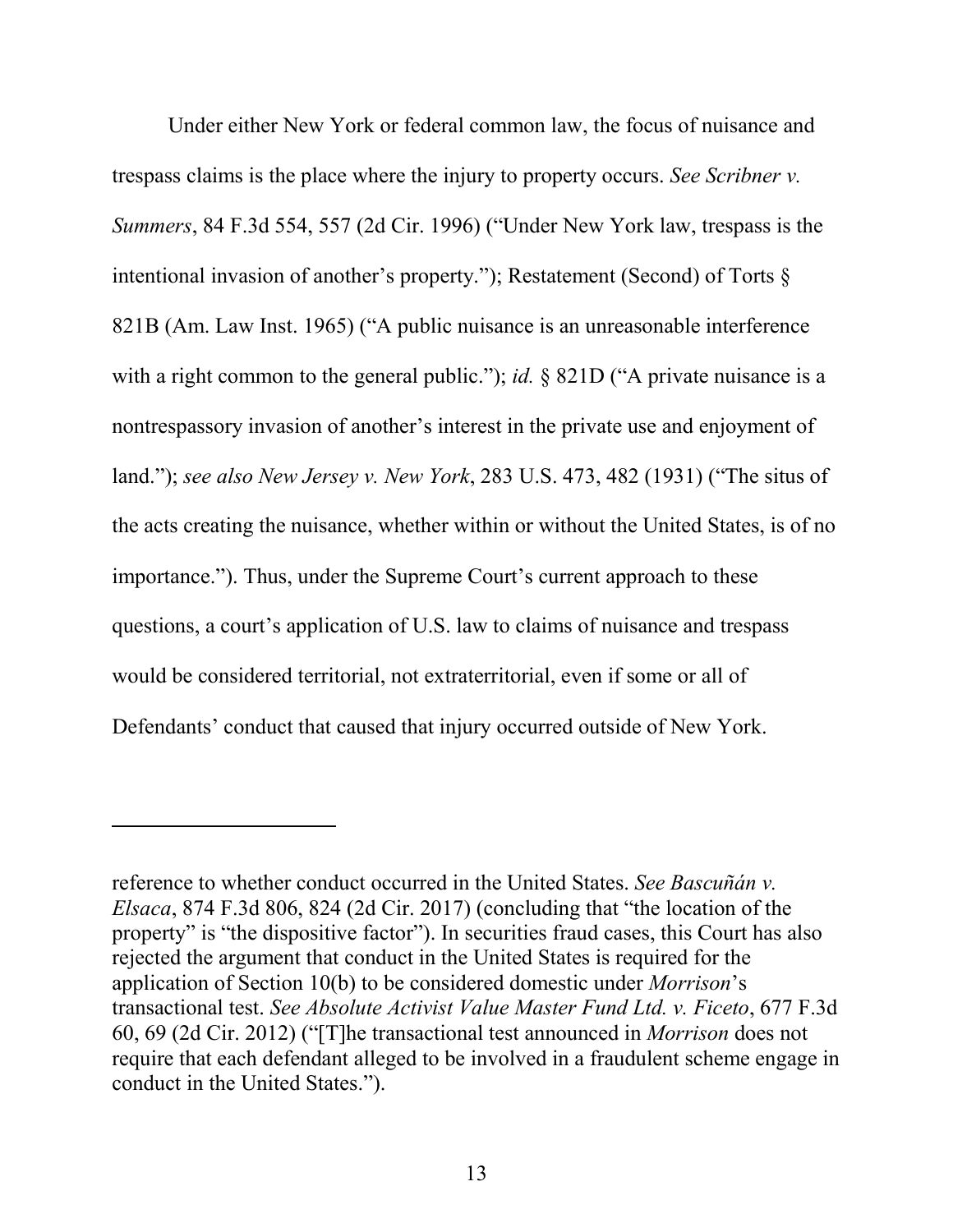# <span id="page-19-0"></span>**II. "Judicial Caution" Is Not a Basis for Limiting the Geographic Scope of New York Law.**

The district court also held that the City's claims "are barred by . . . the need for judicial caution in the face of 'serious foreign policy consequences.'" 325 F. Supp. 3d at 475 (quoting *Jesner v. Arab Bank, PLC*, 138 S. Ct. 1386, 1407 (2018)). In reaching this conclusion, the district court relied entirely on inapposite Supreme Court decisions limiting the federal cause of action implied under the Alien Tort Statute, 28 U.S.C. § 1350. But those decisions are wholly inapplicable here, because this is not an ATS suit. ATS claims raise entirely different foreign policy concerns, and limitations on the federal courts' authority to shape an implied cause of action under the ATS for torts "in violation of the law of nations," 28 U.S.C. § 1350, provides no basis for restricting causes of action under state common law. State tort law, addressing injuries within the state, is a traditional area of state competence into which federal courts sitting in diversity jurisdiction may not intrude. *Erie R.R. Co. v. Tompkins,* 304 U.S. 64 (1938).

State common law may be preempted by foreign relations concerns only in limited circumstances by a federal law duly adopted by the political branches of the federal government. For a federal court to make that determination based on its own free-floating estimation of how a particular lawsuit might affect U.S. foreign policy, and to go on to limit causes of action provided by state common law, is the very antithesis of "judicial caution."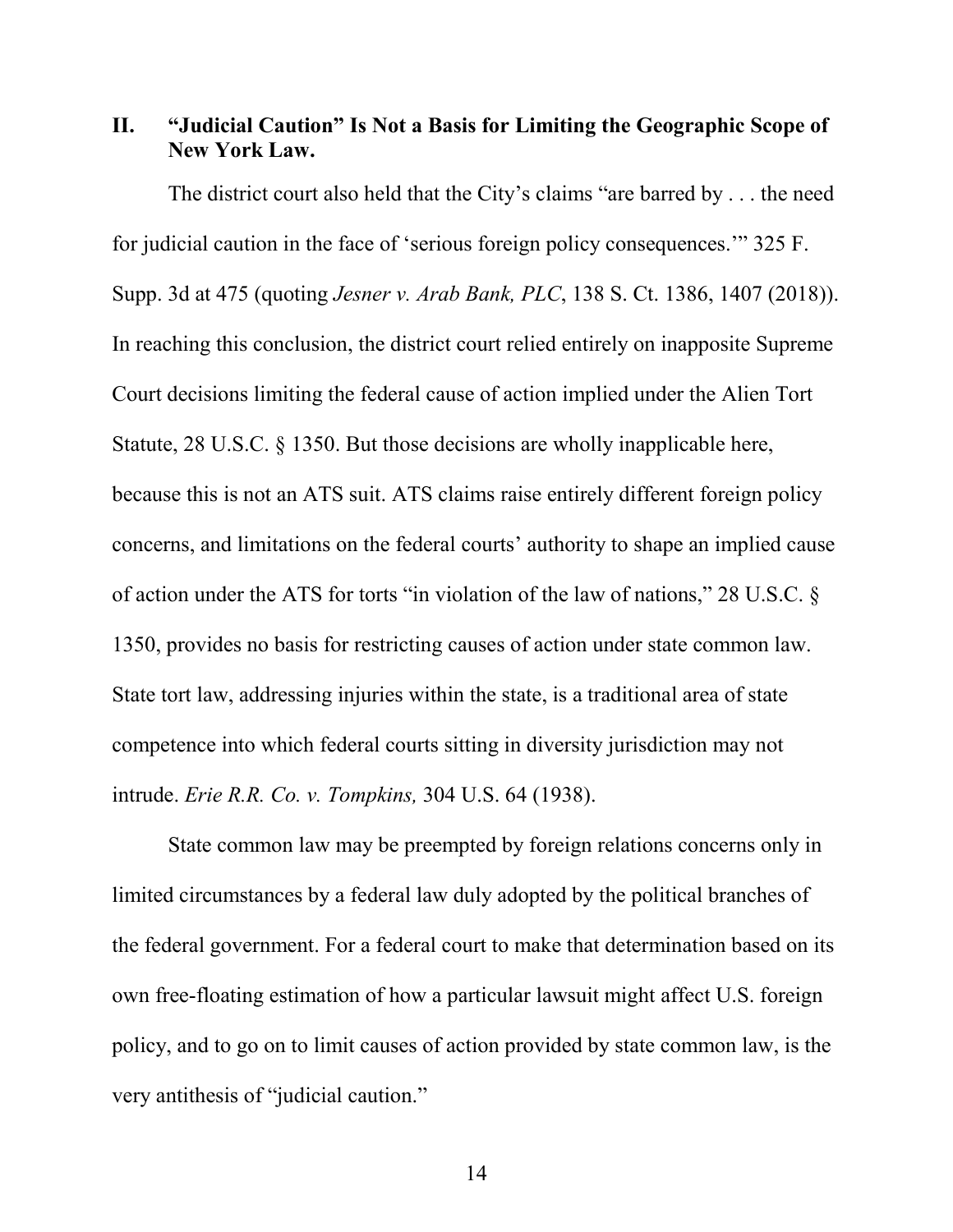## **A. The Limits that the Supreme Court Has Placed on ATS Causes of Action Do Not Apply in this Case.**

The district court's conclusion that the City's claims are barred by "the need for judicial caution" rests entirely on Supreme Court decisions limiting federal causes of action under the ATS. 325 F. Supp. 3d at 475 (citing *Jesner v. Arab Bank, PLC*, 138 S. Ct. 1386 (2018), and *Sosa v. Alvarez-Machain*, 542 U.S. 692 (2004)). But this case involves domestic tort claims, not the "tort[s] . . . in violation of the law of nations" at issue in the ATS. 28 U.S. § 1350. Even assuming that the claims here arise under federal common law, this is not an ATS case, so the concerns articulated in *Jesner* and *Sosa* simply do not apply.

In *Sosa v. Alvarez-Machain*, the Supreme Court recognized a federal common law cause of action under the ATS for torts in violation of modern customary international law. 542 U.S. at 725, 732 (2004). Because holding that "a foreign government or its agent has transgressed" international law risks "adverse foreign policy consequences," the Supreme Court adopted a "high bar," *id.* at 727, for exercising its law-making authority, limiting the federal cause of action under the ATS to those "norm[s] of international character accepted by the civilized world and defined with a specificity comparable to the features of the 18th-century paradigms we have recognized," *id.* at 725. In *Kiobel v. Royal Dutch Petroleum Co.*, the Supreme Court re-emphasized "the need for judicial caution . . . in light of foreign policy concerns," 569 U.S. at 116, and again exercised its authority to limit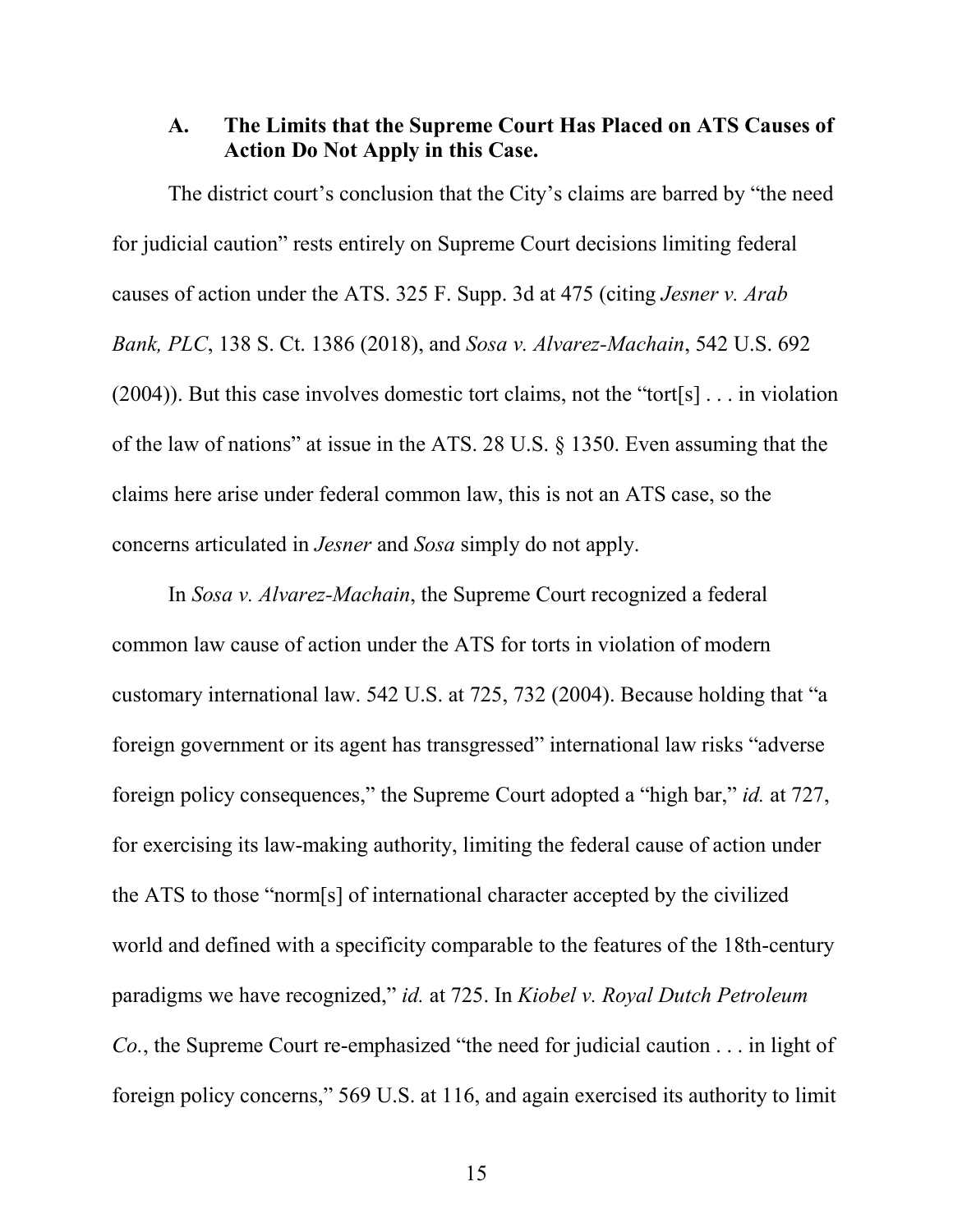the federal ATS cause of action, this time to claims that "touch and concern the territory of the United States," *id.* at 124-25. In *Jesner v. Arab Bank, PLC*, the Supreme Court, again citing the possibility of "serious foreign policy consequences," held "that foreign corporations may not be defendants in suits brought under the ATS." 138 S. Ct. at 1407.

But the limits that the Supreme Court imposed on the federal cause of action under the ATS do not apply to the City's claims here for two reasons. First, the foreign policy concerns raised by ATS cases are absent here. The concerns that the Court identified in *Sosa* arose from the possibility of holding, explicitly or implicitly, that "a foreign government or its agent" had violated international law. 542 U.S. at 727. In *Jesner*, the Court concluded that the same concerns were implicated by suits against "foreign corporate defendants" which had "caused significant diplomatic tensions," 138 S. Ct. at 1406-07 (quotation marks omitted). The district court asserted that the City's claims "implicate countless foreign governments and their laws and policies" and that litigating such claims would "severely infringe upon the foreign-policy decisions that are squarely within the purview of the political branches." 325 F. Supp. 3d at 475-76. In fact, the City's claims here in no way implicate the conduct of, or U.S. diplomatic relations with, foreign governments. Nor do they allege any violations of international law. The City has simply alleged violations of the common law of torts causing injury in the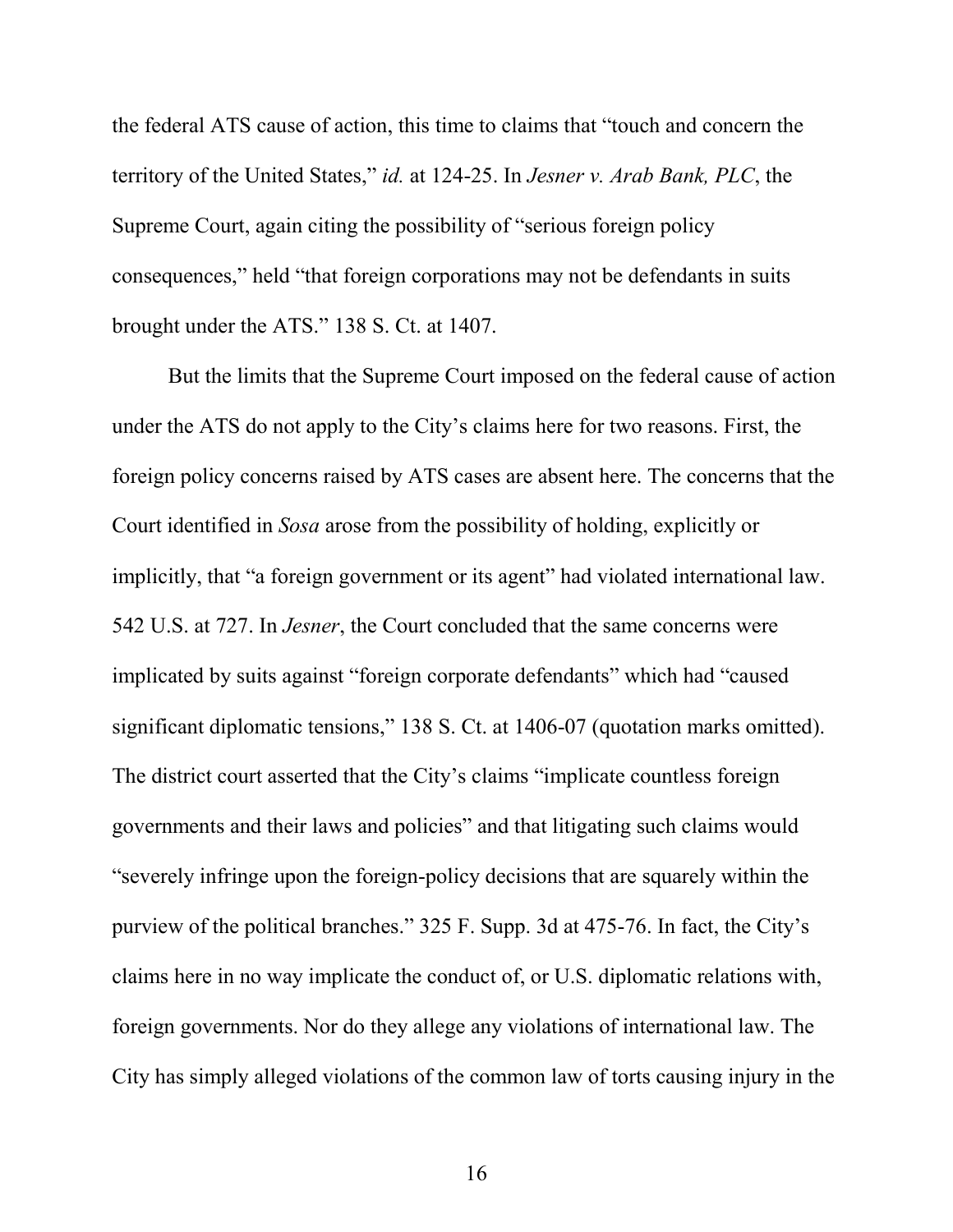New York. The City's suit asks the Defendants to internalize some of the costs of their profit-making activities, which would otherwise have to be borne by the City and its taxpayers. Because the internalization of such costs would in no way hinder foreign or the United States governments from addressing climate change in whatever ways they deem appropriate, the reasons for "judicial caution" identified in the Supreme Court's ATS cases are absent in this context.

Second, these ATS cases involved the creation of an implied federal cause of action under a federal statute not at issue here. The City has not asked the district court to create or to expand any federal cause of action. The City simply asked the district court to apply *existing* causes of actions that are already available under the laws of New York. Concerns that the law-making authority of the federal courts should be limited are thus inapplicable. To the contrary, this case raises serious questions about the authority of a federal court to *refuse* to apply the applicable state law. While federal courts have authority to shape federal common law causes of action, as the Supreme Court has done in the ATS cases, they have no authority to shape or limit causes of action that exist under state law, as that power is reserved to the states.

## **B. Foreign Relations Concerns Can Preempt the Application of State Law Only in Limited Circumstances.**

Broadly stated, the question of "foreign affairs" preemption asks whether "an exercise of state power that touches on foreign relations must yield to the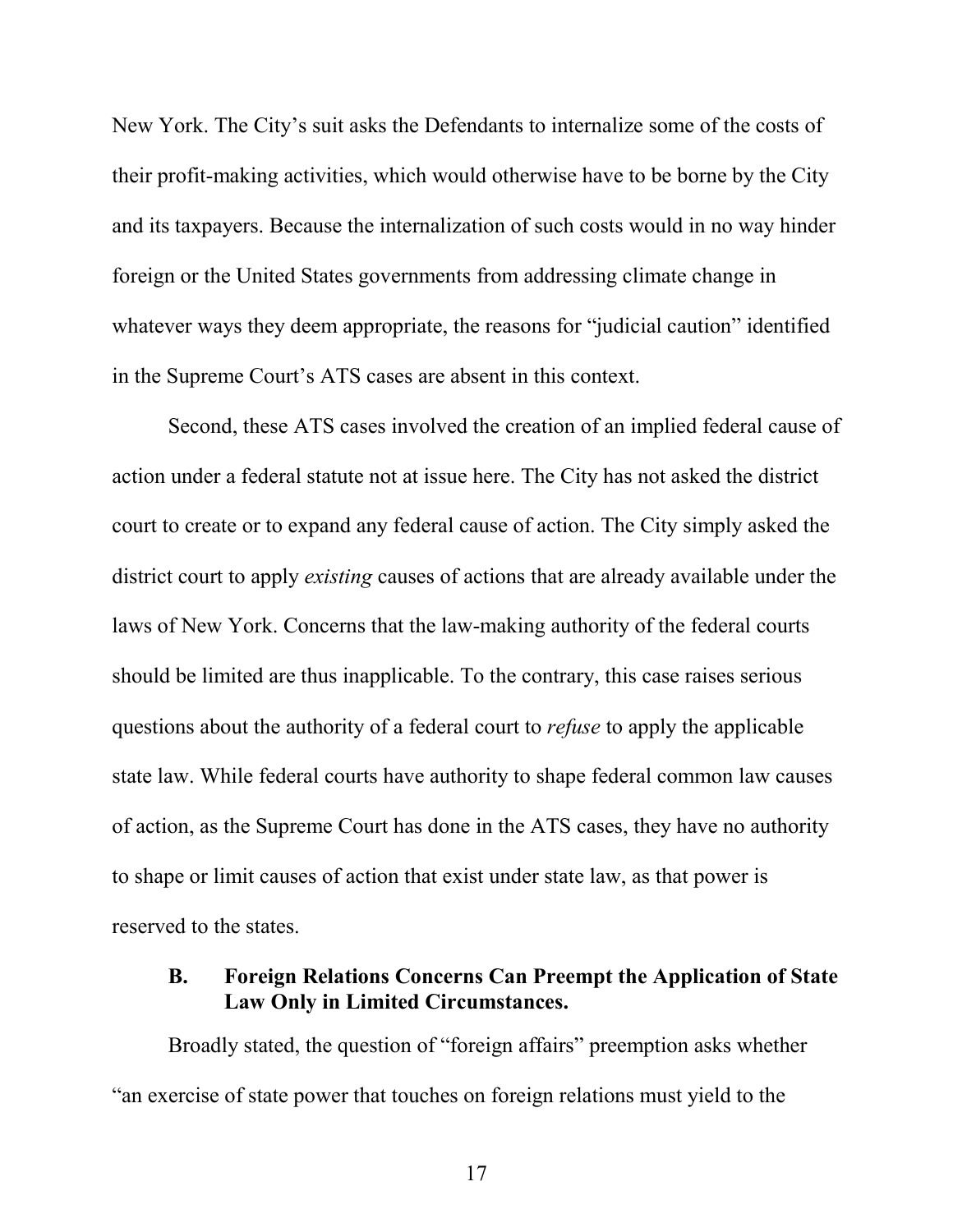National Government's policy." *Am. Ins. Ass'n v. Garamendi*, 539 U.S. 396, 413 (2003). Foreign affairs preemption actually includes two related but distinct doctrines, each with its own requirements: "field preemption" and "conflict preemption." *Id*. at 419 n.11. Field preemption considers whether, even absent a conflict with any federal act having the power of law, state law intrudes upon federal prerogatives in the field of foreign policy. *Id.* Conflict preemption considers whether state law interferes with a particular federal law. *Id.* Neither is applicable here.

Under *Garamendi*, field preemption cannot apply to generally applicable laws within a state's "traditional competence," even if the law "affects foreign relations." 539 U.S. at 419 n.11. Otherwise, in a globalized world, such unspecified foreign relations considerations could preempt much of state law that is within the sole competence of state courts and legislatures. Thus, field preemption applies only where a state "take[s] a position on a matter of foreign policy with no serious claim to be addressing a traditional state responsibility." *Id*.

The Supreme Court's analysis in *Garamendi* clarified the foreign affairs field preemption doctrine that had been introduced in *Zschernig v. Miller*, 389 U.S. 429 (1968). In *Zschernig*, the Supreme Court invalidated an Oregon escheat statute that conditioned the rights of non-resident aliens to inherit certain property in Oregon on what the laws of the alien's country said about U.S. citizens'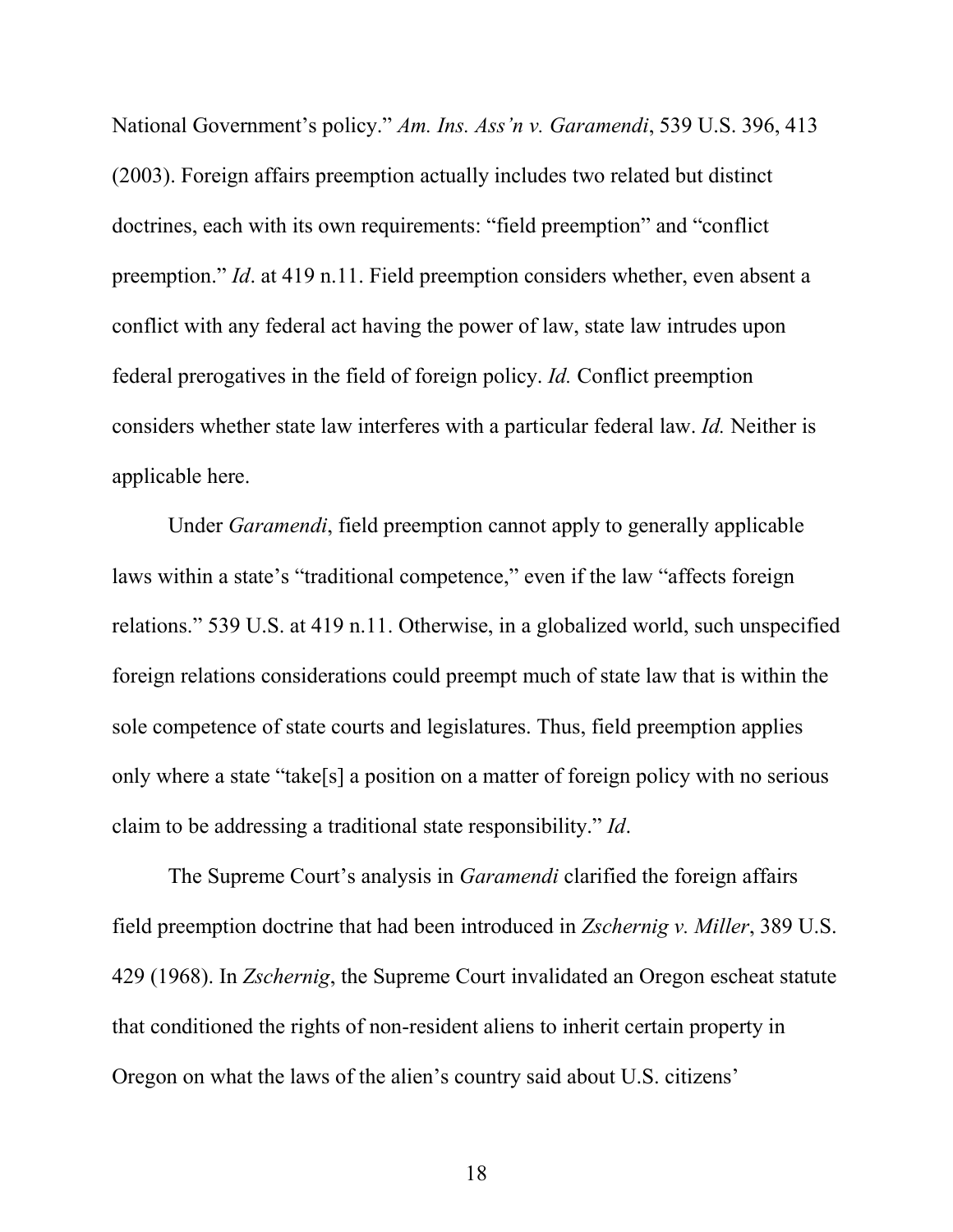inheritance rights. 389 U.S. at 430-31. The majority observed the danger of allowing states "to establish [their] own foreign polic[ies]" and held that "even in absence of a treaty, a State's policy may disturb foreign relations" and "must give way if [it] impair[s] the effective exercise of the Nation's foreign policy." *Id.* at 440-41. In concurrence, Justice Harlan criticized the majority's rule as overbroad, arguing that "[s]tates may legislate in areas of their traditional competence even though their statutes may have an incidental effect on foreign relations." *Id.* at 459 (Harlan, J., concurring). Thus, in *Garamendi,* the Supreme Court clarified the respective roles of field preemption and conflict preemption in foreign affairs by, on the one hand, proscribing general foreign policymaking by states while, on the other, applying the conflict preemption doctrine where states legislate in their areas of "traditional state responsibility." 539 U.S. at 419 n.11.

New York's common law of nuisance and trespass undoubtedly address an area of "traditional state responsibility" under *Zschernig* and *Garamendi*. The City is not seeking to regulate the sale of fossil fuels globally but simply to receive compensation for injuries sustained against local property. Thus, there can be no field preemption in this case; only conflict preemption could be at issue.

But, upon inspection, no conflict preemption issue arises here either. Conflict preemption applies only where state law interferes with an affirmative federal act that is "fit to preempt" state law. *Garamendi*, 539 U.S. at 416, 418-19.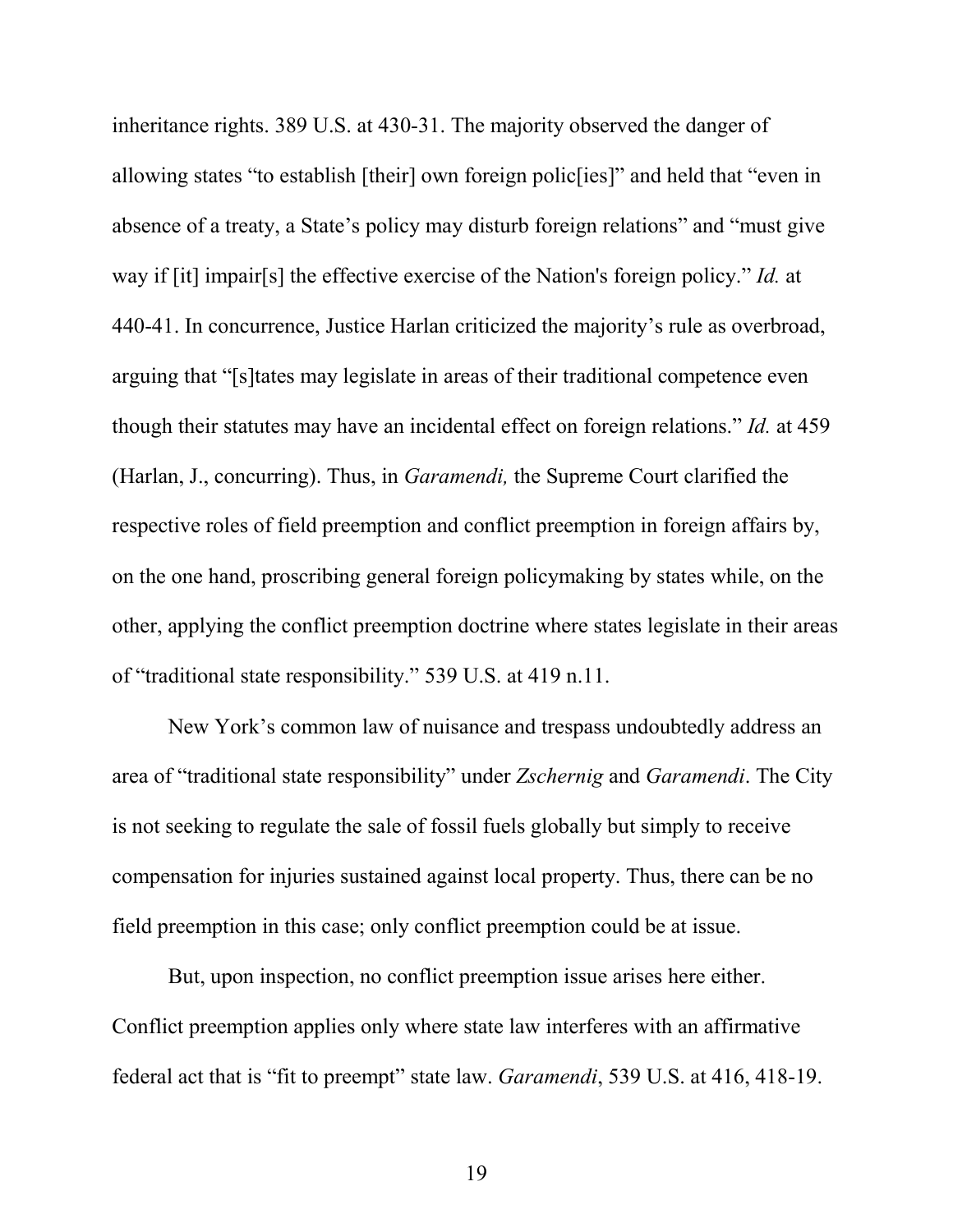Federal acts that do not have the force of law cannot preempt state law. *S. Pac. Transp. Co. v. Pub. Util. Comm'n*, 9 F.3d 807, 812 n.5 (9th Cir. 1993); *see Wabash Valley Power Ass'n v. Rural Electrification Admin.*, 903 F.2d 445, 454 (7th Cir. 1990) ("We have not found any case holding that a federal agency may preempt state law without either rulemaking or adjudication."). General federal foreign policy – even "plainly compelling" foreign policy interests of a "sensitive" nature – cannot displace state law without some law-making authority having been exercised by federal authorities. *Medellin v. Texas,* 552 U.S. 491, 523-24 (2008).

In *Medellin*, the federal government argued that, with respect to a Mexican national on death row, Texas courts had to follow a decision of the International Court of Justice. The Government urged that state law had to yield to federal interests in compliance with international treaties, the need to protect relations with foreign governments, and the need to demonstrate "commitment to the role of international law." 522 U.S. at 524. Yet the Supreme Court held that there was no federal law with the authority to preempt "generally applicable" state law. *Id.* at 498-99.

The district court here articulated no foreign policy concerns that rise even to the level of those presented in *Medellin*, let alone any federal acts that carry the force of law and are therefore "fit to preempt" state law under *Garamendi*'s conflict preemption test. Instead, the district court simply observed that the claims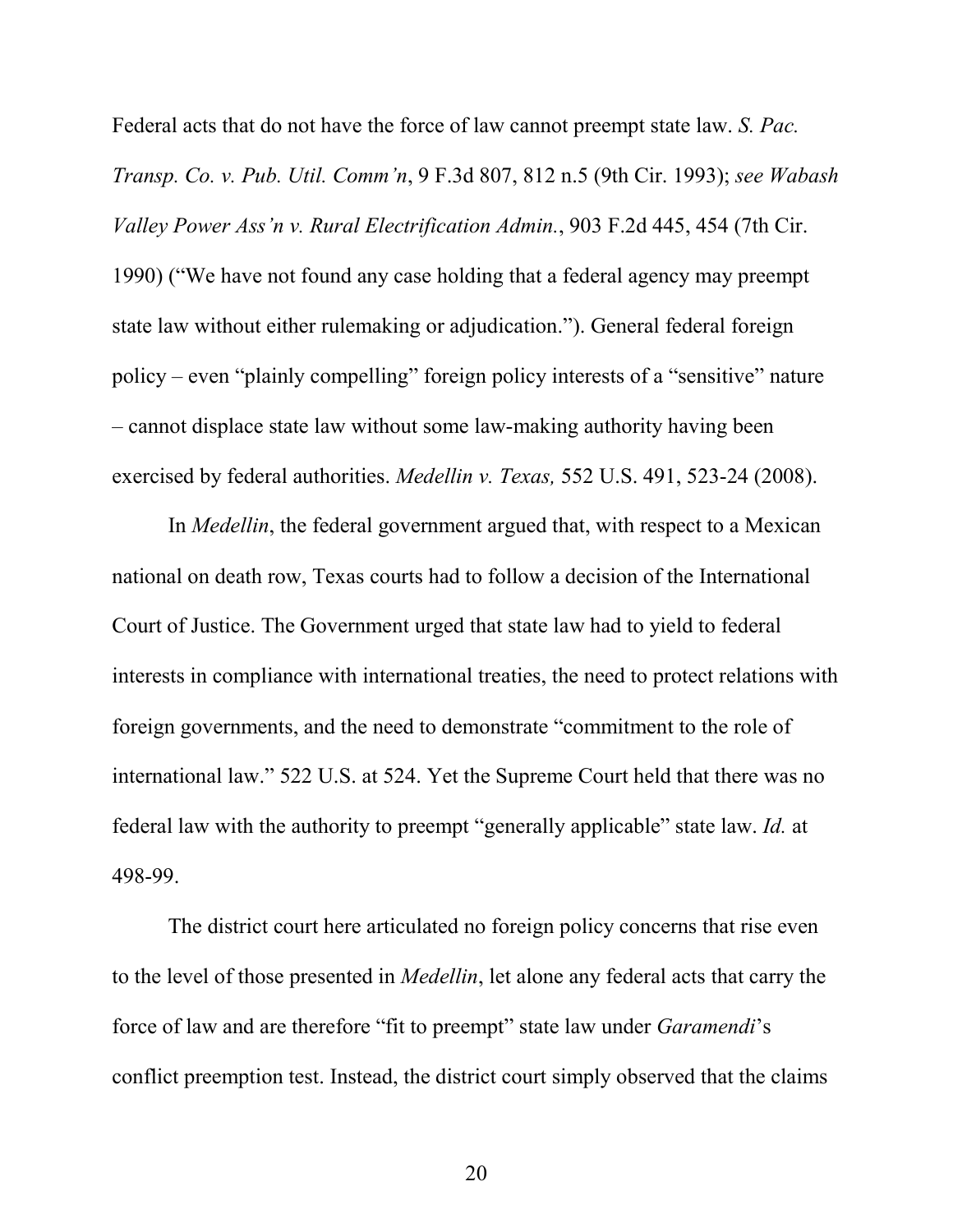here "implicate countless foreign governments and their laws and policies," and are "the subject of international agreements." 325 F. Supp. 3d at 475. Such vague, speculative concerns with respect to foreign policy matters on which judges are not experts are plainly insufficient to preempt generally applicable state law.

If the opposite were true, "foreign policy consequences" or the fact than an issue is "the subject of international agreements" could be invoked to preempt valid state initiatives on grounds of "judicial caution," even where states undeniably act within their "traditional competence," *Garamendi*, 539 U.S. at 419 n.11, to protect their citizens, residents, and property from local injury caused by actions that may also have foreign impacts. Under this logic, state civil suits against foreign corporations in the United States for violations of state labor law might be deemed precluded because of U.S. membership in the International Labour Organization. State civil suits against foreign corporations for violations of discrimination law might be deemed precluded because of U.S. ratification of the International Convention on the Elimination of All Forms of Racial Discrimination, *adopted* Dec. 21, 1965, 660 U.N.T.S. 195. And the state common law tort of false imprisonment might be significantly narrowed because of U.S. ratification of the Optional Protocol to the Convention on the Rights of the Child on the Sale of Children, Child Prostitution and Child Pornography, *adopted* May 25, 2000, 2171 U.N.T.S. 227. Under the district court's reasoning, it is hard to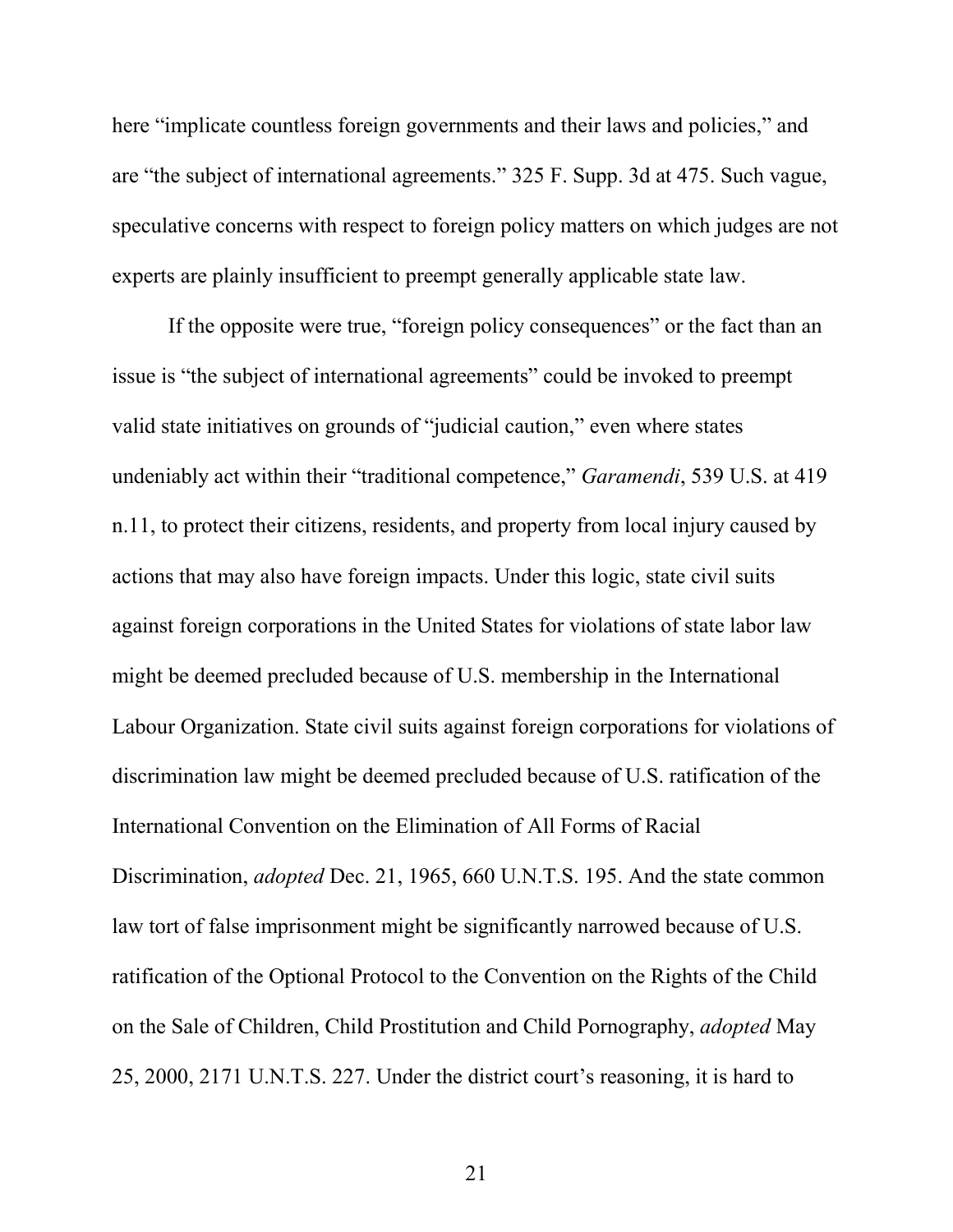know where this kind of unmoored federal preemption of valid state initiatives would end. The path of "judicial caution" cannot lead to preemption of state law based on speculation. Instead, judicial caution must only preempt state law when there is an actual conflict with federal law made by the political branches of government. No such conflict has been alleged here.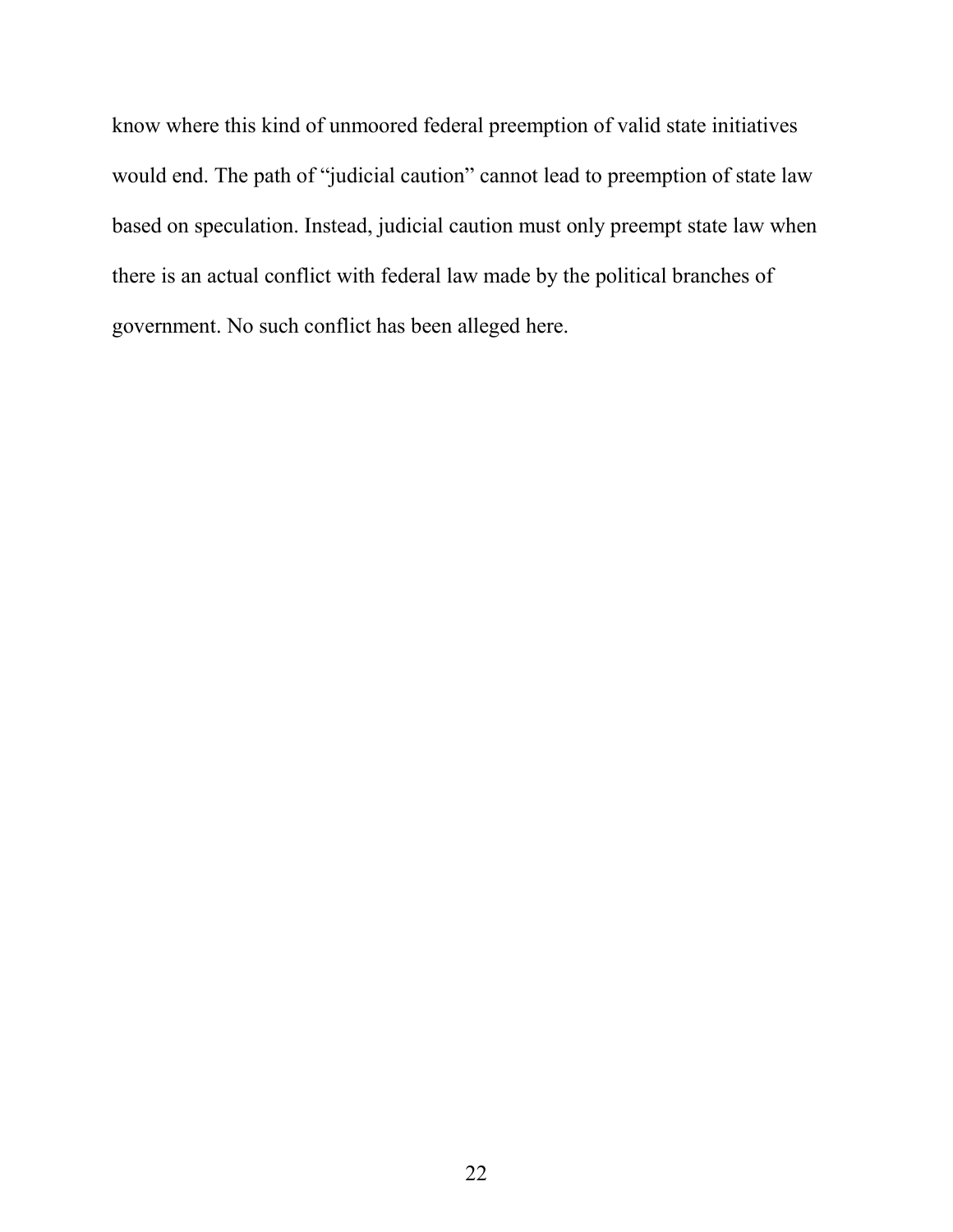#### **CONCLUSION**

<span id="page-28-0"></span>For the foregoing reasons, *amici curiae* urge the Court to reverse the district court's decision to the extent that it disallows the City's claims due to either the presumption against extraterritoriality or federal foreign affairs concerns.

Dated: November 15, 2018 Respectfully submitted,

l

/s/ *Michael J. Wishnie*

Harold Hongju Koh Michael J. Wishnie Conor Dwyer Reynolds RULE OF LAW CLINIC Yale Law School**[\\*](#page-28-1)** 127 Wall Street New Haven, CT 06511-8215 203-436-4780 *Counsel for Amici Curiae*

<span id="page-28-1"></span><sup>\*</sup>This brief does not purport to state the views of Yale Law School, if any. We are grateful to Eugene Rusyn and the student members of the Yale Law School Rule of Law Clinic—Anna Coll, Peter Damrosch, Rosa Hayes, Daniel Hornung, Yumehiko Hoshijima, Matthew Lifson, Samantha Peltz, Sierra Perez-Sparks, and Sonya Schoenberger—for their contributions to this submission.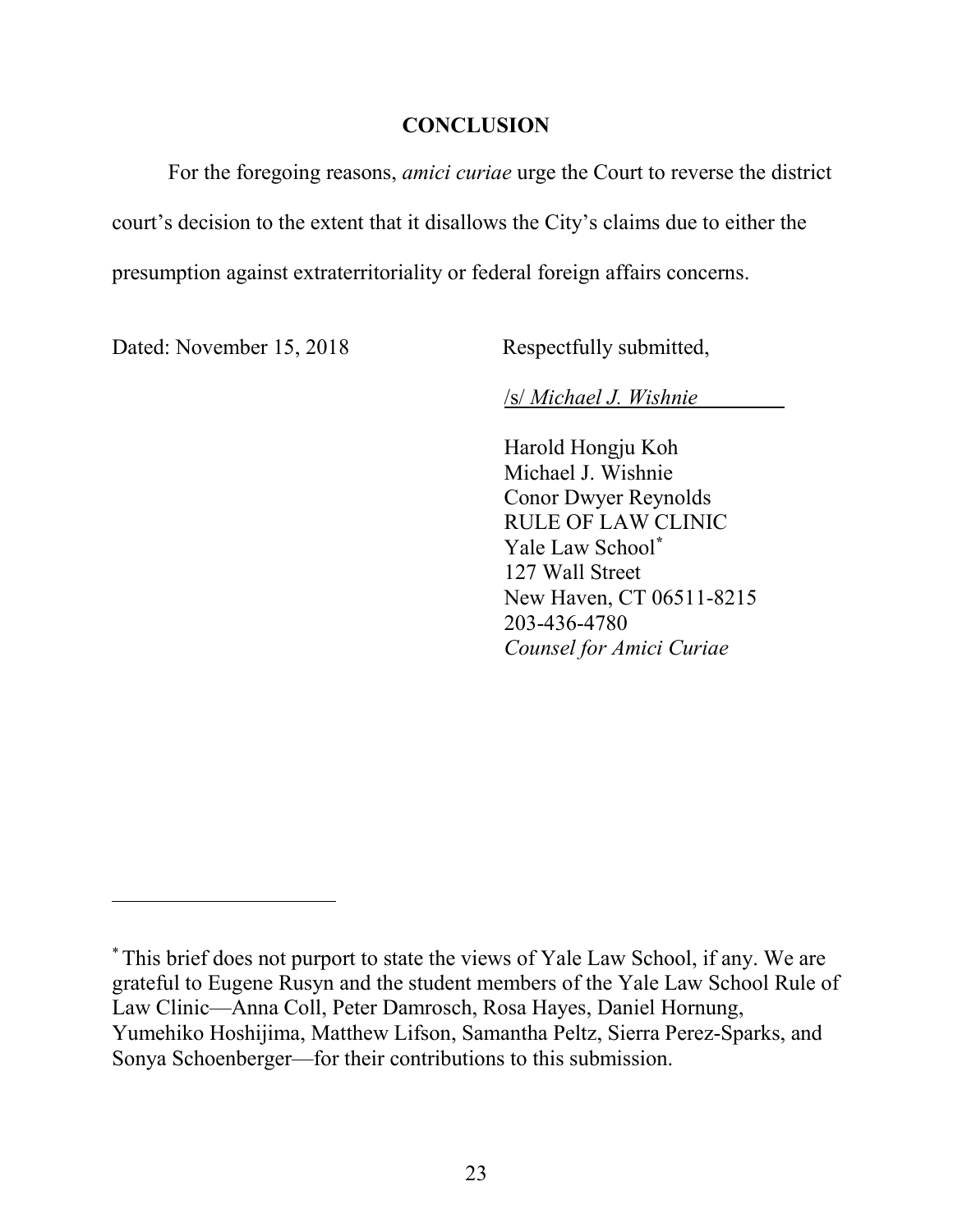#### **APPENDIX**

#### **LIST OF** *AMICI CURIAE***[†](#page-29-1)**

<span id="page-29-0"></span>1. Sarah H. Cleveland is Louis Henkin Professor of Human and Constitutional Rights at Columbia Law School. She served as a Coordinating Reporter for the American Law Institute's *Restatement (Fourth) of Foreign Relations Law*. Her publications include *The* Kiobel *Presumption and Extraterritoriality*, 52 Colum. J. Transnat'l L. 8 (2013), and Crosby *and the "One-Voice" Myth in U.S. Foreign Relations*, 46 Vill. L. Rev. 975 (2001).

2. Zachary D. Clopton is Assistant Professor at Cornell Law School. His publications include *Diagonal Public Enforcement*, 70 Stan. L. Rev. 1077 (2018), and *Replacing the Presumption Against Extraterritoriality*, 94 B.U. L. Rev. 1 (2014).

3. William S. Dodge is Martin Luther King, Jr. Professor of Law at the University of California, Davis, School of Law. He served as a Co-Reporter for the American Law Institute's *Restatement (Fourth) of Foreign Relations Law* and currently serves as an Adviser for its *Restatement (Third) of Conflict of Laws*. His publications include *International Comity in American Law*, 115 Colum. L. Rev.

 $\overline{a}$ 

<span id="page-29-1"></span><sup>†</sup> Institutional Affiliations for identification purposes only.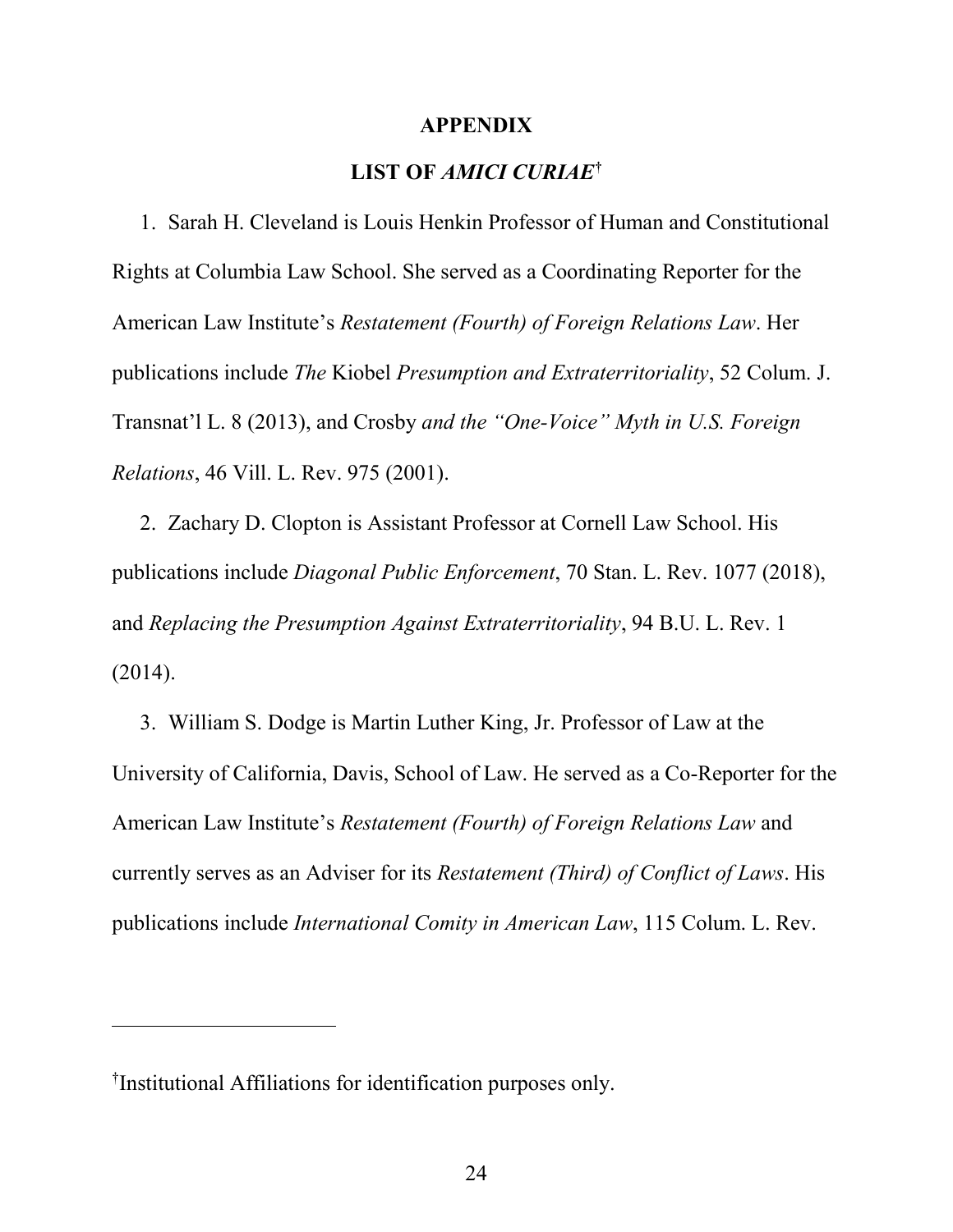2071 (2015), and *The Presumption Against Extraterritoriality in Two Steps*, 110 AJIL Unbound 45 (2016).

4. Harold Hongju Koh is Sterling Professor of International Law at Yale Law School. He served as Legal Adviser to the U.S. Department of State from 2009 to 2013, and as an Adviser for the American Law Institute's *Restatement (Fourth) of Foreign Relations Law.*

5. Kermit Roosevelt III is Professor of Law at the University of Pennsylvania. He currently serves as the Reporter for the American Law Institute's *Restatement (Third) of Conflict of Laws*. His publications include *Conflict of Laws: Cases, Comments, Questions* (West 9th ed. 2013) (with Herma Hill Kay and Larry Kramer) and *Choice of Law in Federal Courts: From* Erie *and* Klaxon *to CAFA and* Shady Grove, 106 Nw. U. L. Rev. 1 (2012).

6. Christopher A. Whytock is Professor of Law and Political Science at UC Irvine School of Law. He currently serves as an Associate Reporter for the American Law Institute's *Restatement (Third) of Conflict of Laws*. His publications include *State Remedies for Human Rights*, 98 B.U. L. Rev. 397 (2018) (with Seth Davis), and *Myth of Mess? International Choice of Law in Action*, 84 N.Y.U. L. Rev. 719 (2009).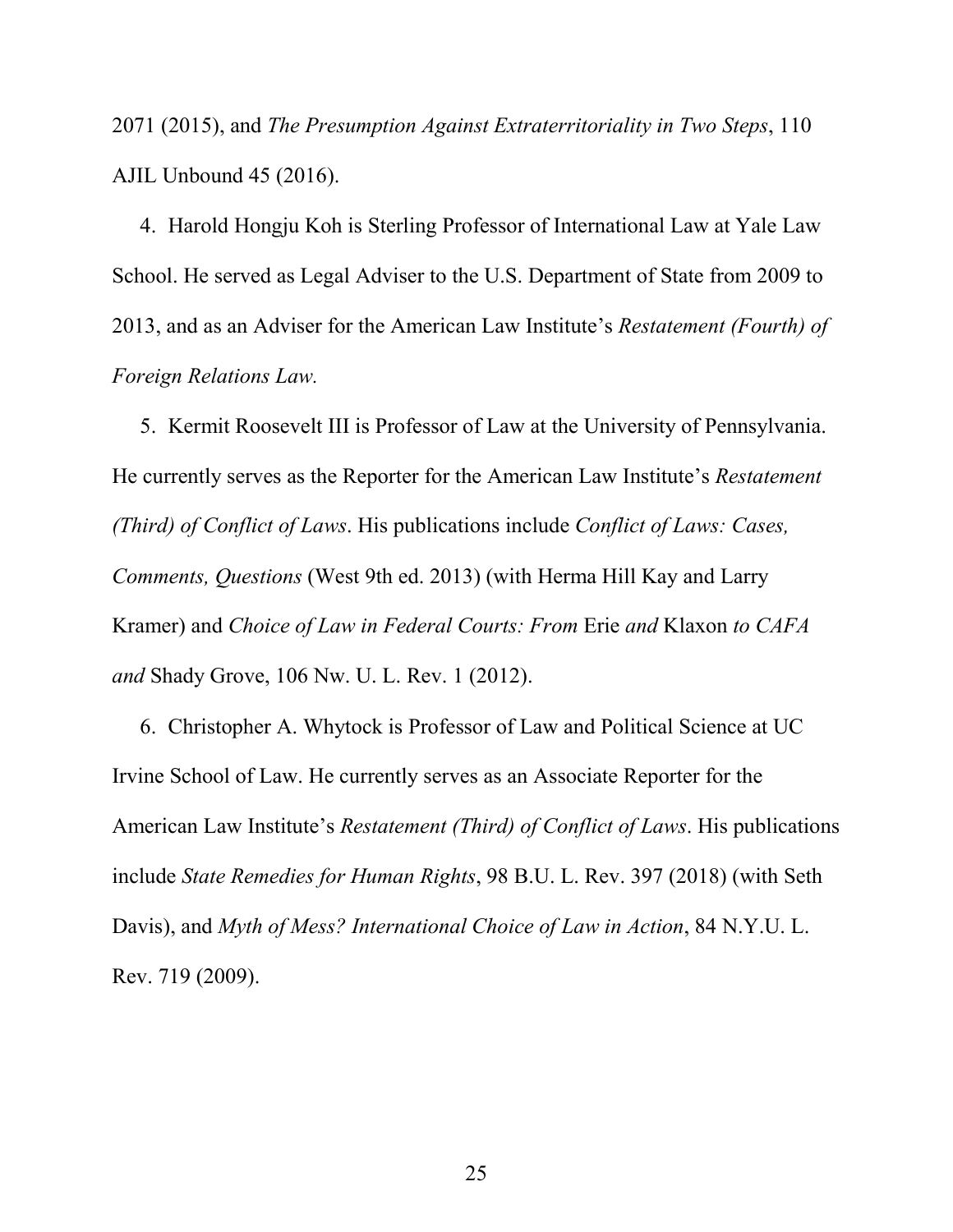#### **CERTIFICATE OF COMPLIANCE**

<span id="page-31-0"></span>This amicus brief complies with the type-volume limitation of Local Rule 29.1(c) because this brief contains 5,406 words, excluding the items excluded by the Fed. R. App. P. 32(f). This brief complies with the typeface and type style requirements of Fed. R. App. P. 32(a)(5) and 32(a)(6) because this brief has been prepared in proportionally spaced typeface using Microsoft Word in 14-point Times New Roman font.

# Respectfully submitted,

#### /s/ *Michael J. Wishnie*

Michael J. Wishnie RULE OF LAW CLINIC Yale Law School 127 Wall Street 203-436-4780 michael.wishnie@ylsclinics.org *Counsel for Amici Curiae*